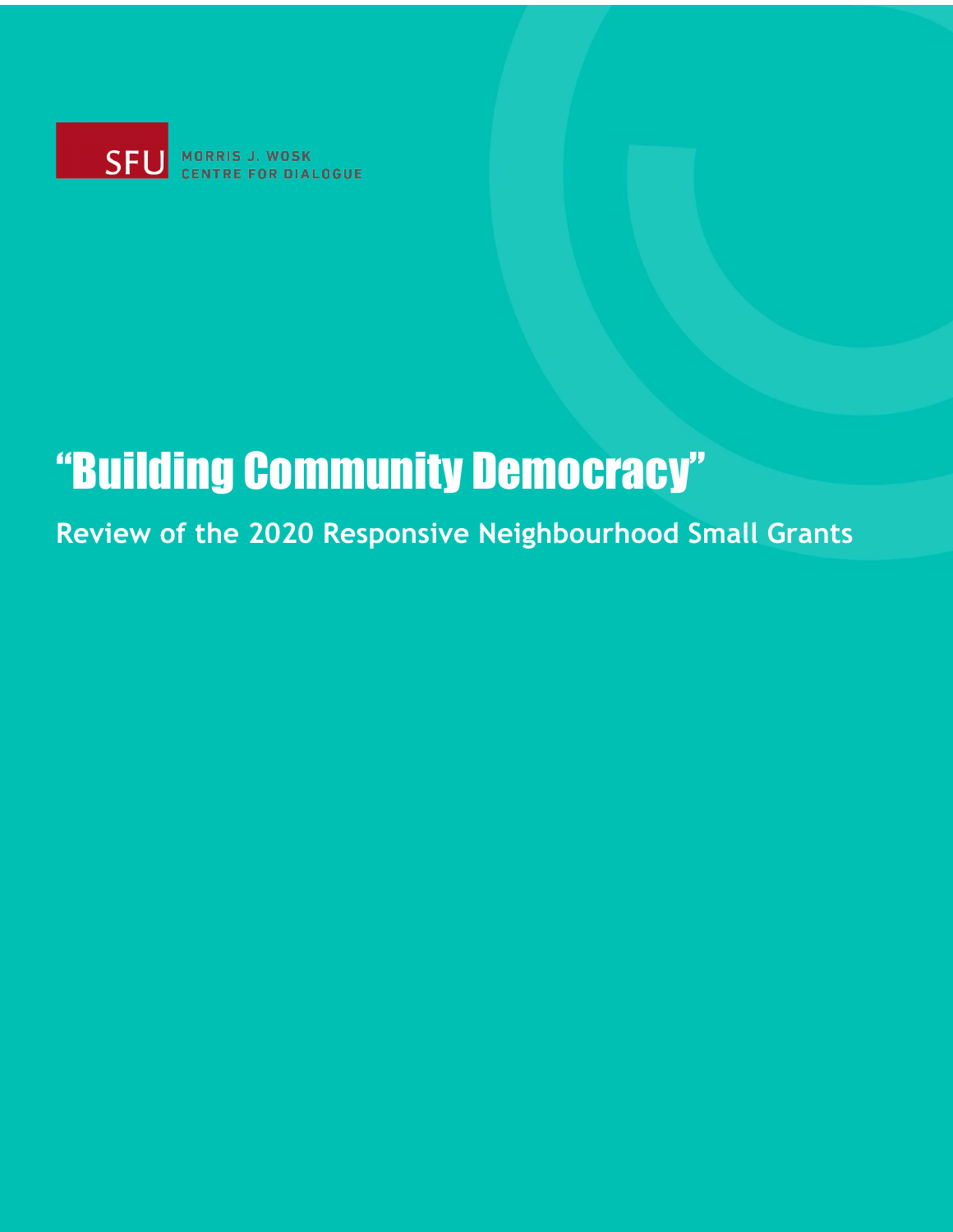#### **Suggested Citation:**

Strengthening Canadian Democracy Initiative. 2021."Building Community Democracy": Review of the 2020 Responsive Neighbourhood Small Grant Program Vancouver, Canada. Simon Fraser University Morris J. Wosk Centre for Dialogue

Research and report by Jennifer Wolowic, Fergus Linley-Mota and Nicole Doucette. Research design supported by Daniel Savas and Mark Pickup.

#### **Funding**

Funding for the Neighbourhood Small Grants is provided by the Vancouver Foundation. Funding for the evaluation of the program and its relationship to democracy was provided by the Vancouver Foundation's Systems Change Grant 2019.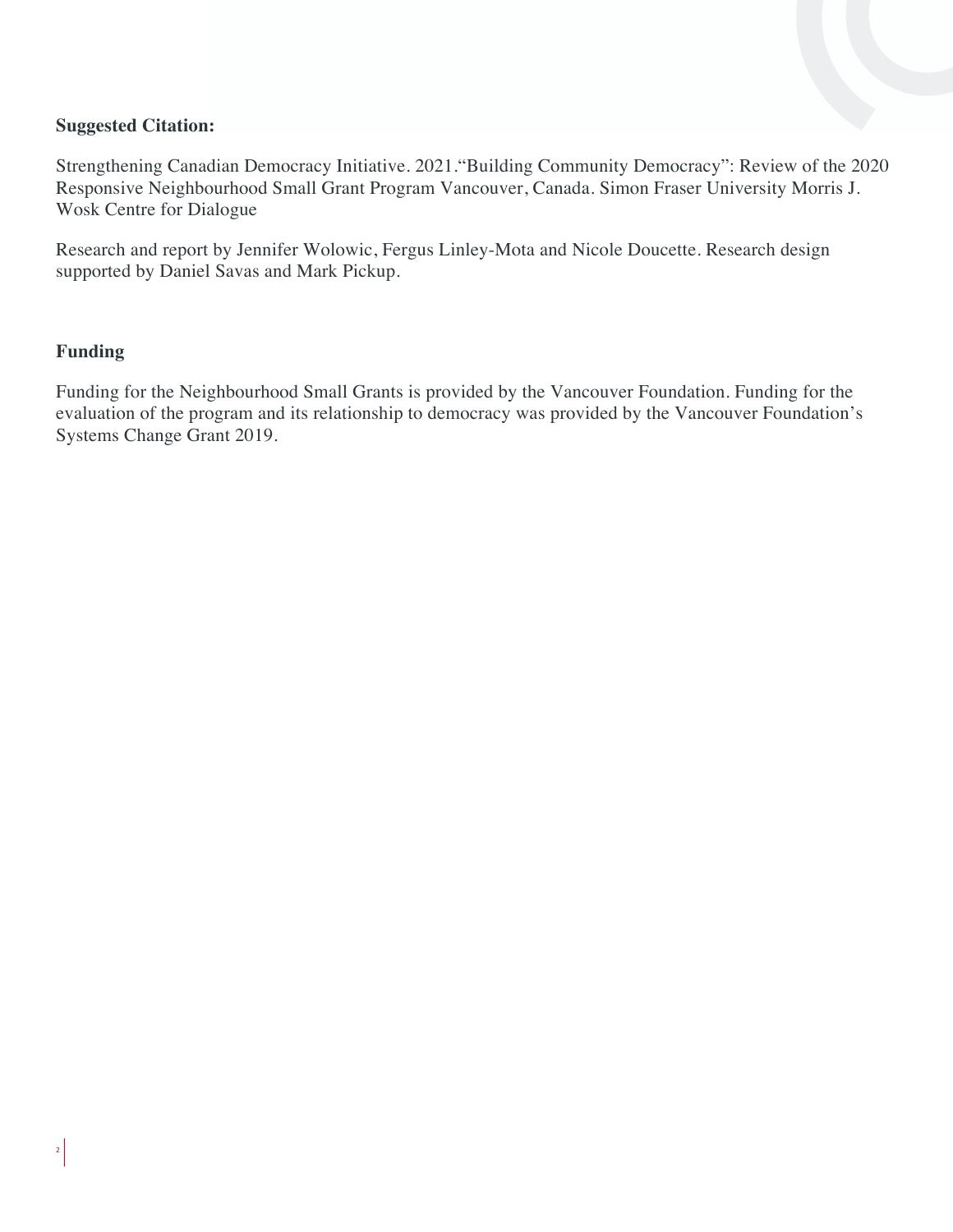#### **Table of Contents**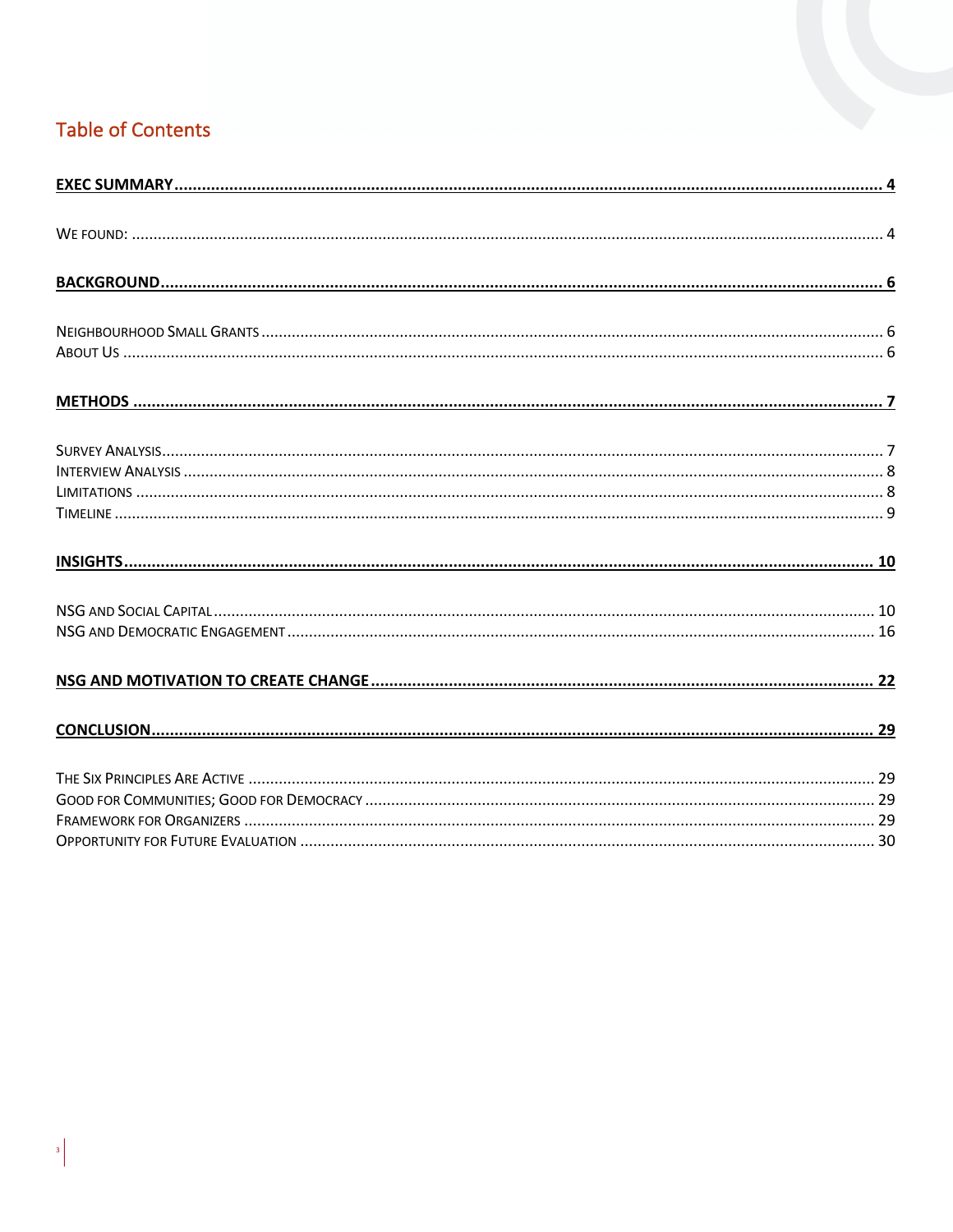## EXEC SUMMARY

Neighbourhood Small Grants (NSG) offer \$500 to community members to hold any activity or event that they believe will help build community in their local area. Since 1999, the program has grown each year and now involves communities across British Columbia. Created, supported and promoted by the Vancouver Foundation, the program has produced countless projects, friendships, and activities that promote neighbourhood belonging and joy amongst its participants.

The Strengthening Canadian Democracy Initiative at the SFU Morris J. Wosk Centre for Dialogue wanted to find out if participation in the NSG program affected project leaders' social capital (human networks), participation in democratic engagement, and motivation to create change.

*"I like to think that the work I'm doing is building community democracy. I don't really believe in topdown democracy, and I don't believe there's many systems on the planet right now that are actually working as a true democracy. I can't affect that, but I can affect my community and hope that my community meets your community, and your community meets the next community. Then if something goes wrong– worse than COVID– there's now a network we can call on to keep moving forward."*

## **We found:**

**Participating in the 2020 Neighbourhood Small Grants did not change how project leaders reported their community participation, or the number of people they knew in their neighbourhood.**

We found that 86% of NSG survey participants participate at least somewhat often in their neighbourhood, and 95% know at least a few of their neighbours well enough to ask for help if they need it. This did not change as a result of the 2020 program.

#### **The more social capital and community participation a project leader reported, the more likely they were to have positive views on democracy.**

NSG leaders participating in their neighbourhood are also more likely to believe voting gives them a say in how the government runs things. NSG leaders that participate more frequently are also more likely to trust elections, civil servants and journalists than those that participate less often in their neighbourhood.

#### **Project leaders tended to have reciprocal relationships in their communities that made them feel like they belong.**

They described serendipitous conversations and supporting one another as significant in this regard. These findings suggest that acting locally, feeling belonging and supporting one another all correspond to stronger levels of democratic engagement and commitment.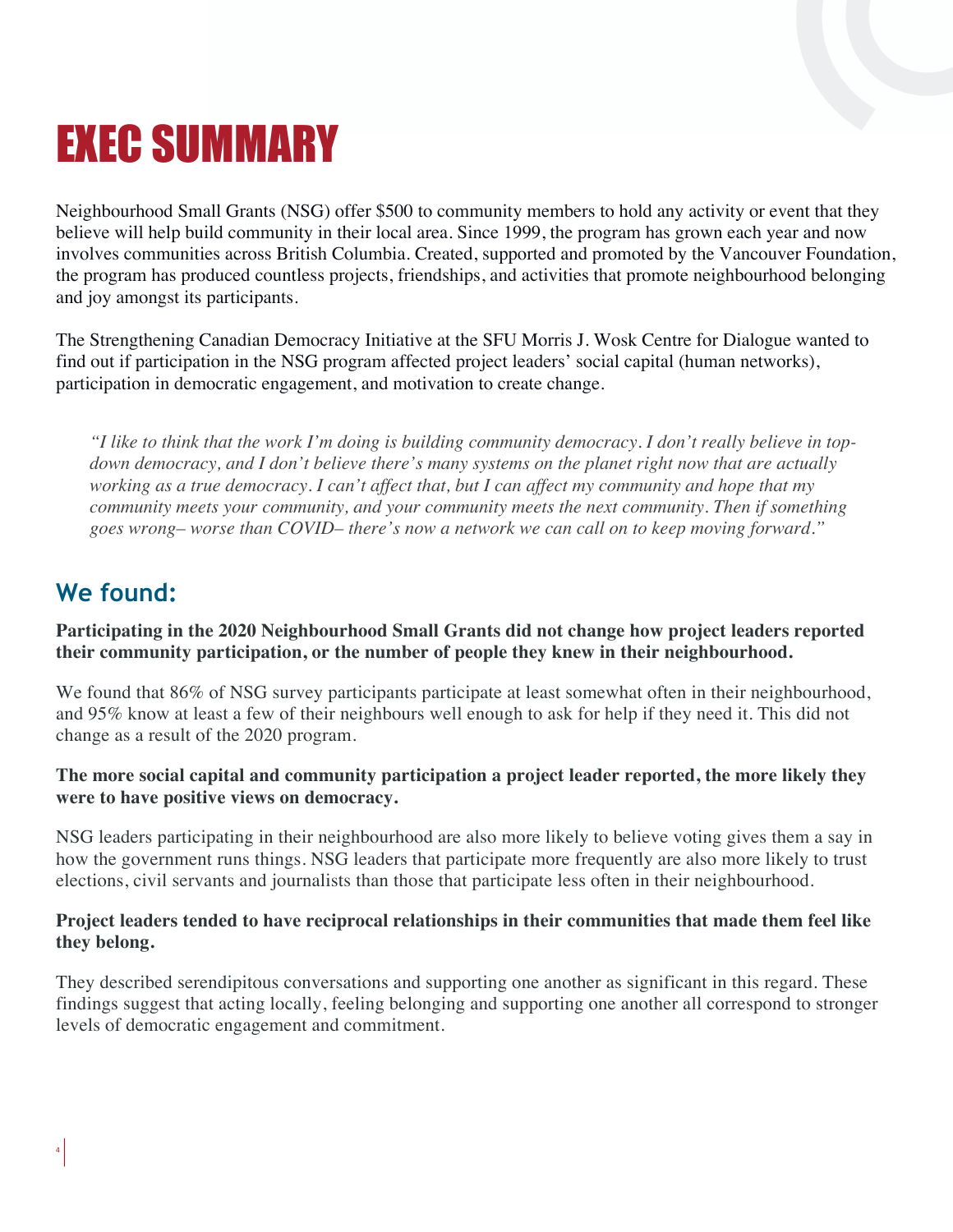#### **Some participants did not see a connection between their project work and democracy**.

This disconnect appeared to be rooted primarily in participants' perception of democracy as synonymous with government or institutions and disconnected from grassroots community participation. These participants tended to also have a negative perception of politics.

#### **Participants who linked their project work and democracy identified common values and the empowerment of individuals as the connection between the two.**

Participants cited democratic values of inclusion, equity, personal choice, and individual freedom as part of their projects. They also made connections to citizen-led change as key to democracy.

#### **Interviews with project leaders identified the Neighborhood Small Grant Sweet Spot: four attributes and two outcomes that help motivate people to create change in their communities.**

Neighbourhood Small Grant project leaders are able to 1) identify issues they care about and 2) connect their response to the issue with something that brings them joy. They 3) embrace the opportunity through an attitude that encourages trying something new and 4) use the grant funds to expand on their own previously developed skills and capacities. As outcomes, project leaders reported increased confidence and positive feedback as motivators for future community involvement.

5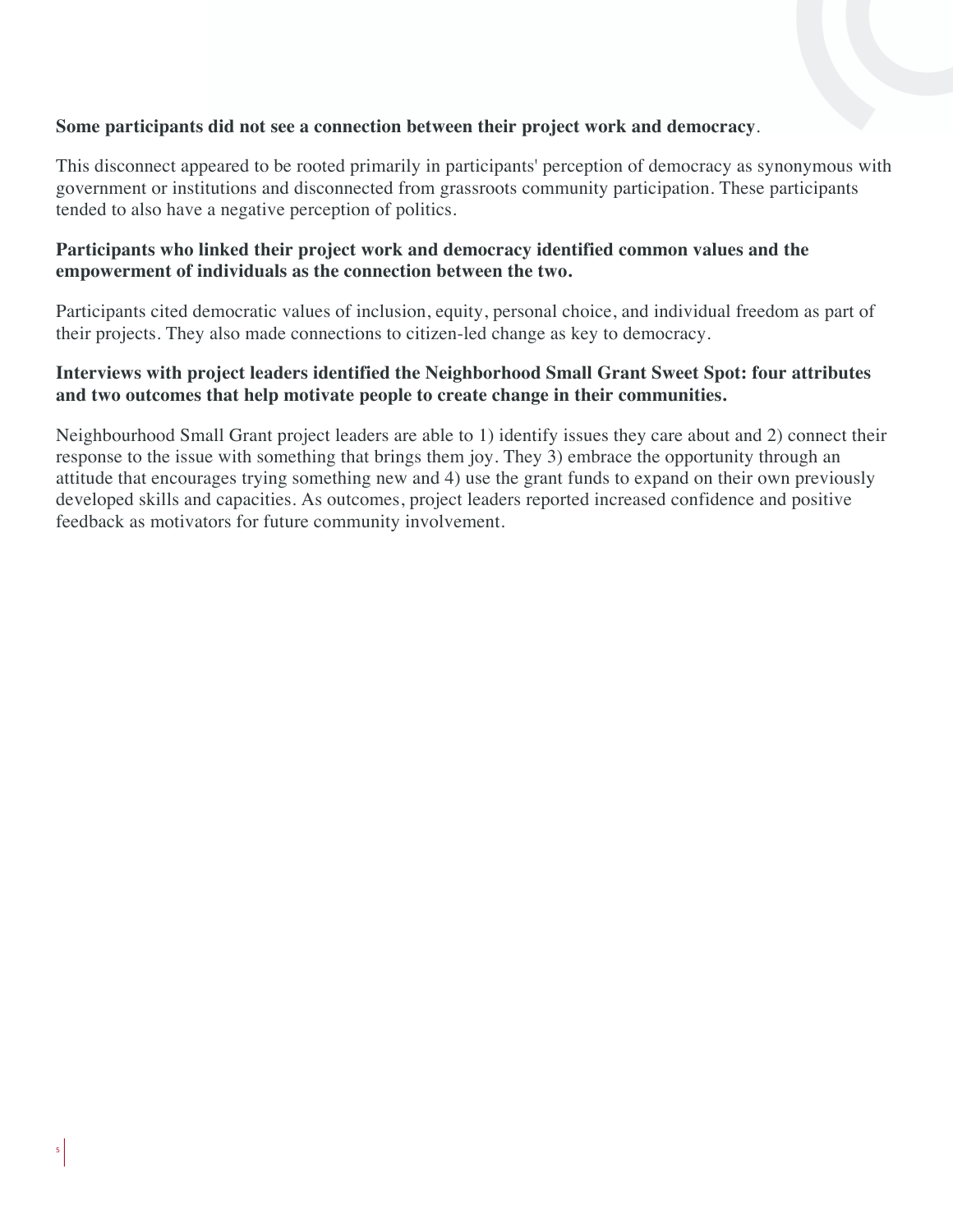## BACKGROUND

### **Neighbourhood Small Grants**

Neighbourhood Small Grants (NSG) is a grassroots grantmaking program administered by the Vancouver Foundation. The program helps build community and strengthen connections by providing grants of up to \$500 for individuals with ideas to help connect and engage residents within their neighbourhood. It is guided by six principles that emphasize the program's belief that local community building, knowledge exchange and small projects can transform communities.

The six principles are:

- 1. Everyone has gifts using an asset-based community development approach
- 2. Small is beautiful believing in the power of small-scale initiatives
- 3. Local decisions are best supporting local leadership
- 4. Where we live matters maintaining a local, place-based approach
- 5. We learn together foster skill-building and knowledge exchange
- 6. Everyone is invited create accessibility and inclusion

The Vancouver Foundation partners with qualified organizations to administer the grants to individuals across British Columbia. These organizations are often local community foundations or neighbourhood houses, but any charity may become a NSG partner. While applications are submitted through a central online hub, grants are approved by local Neighbourhood Grant Committees and coordinators based in the applicant's community.

### **About Us**

The Strengthening Canadian Democracy Initiative explores teaching, learning and community activities that can strengthen democracy. We want to understand and promote what positively influences people's perspectives, understandings and potential commitment to democracy.

Simon Fraser University's Morris J. Wosk Centre for Dialogue works to foster shared understanding and positive action through dialogue and engagement. Since 2000, our staff, fellows, and associates have been leaders in a diversity of fields. These include dialogue, climate solutions, diversity and inclusion, public engagement, deliberative democracy, international security, systems change, decolonization, urban design, sustainable community development and strengthening democracy. To learn more about the Centre's Strengthening Canadian Democracy Initiative visit: www.democracydialogue.ca.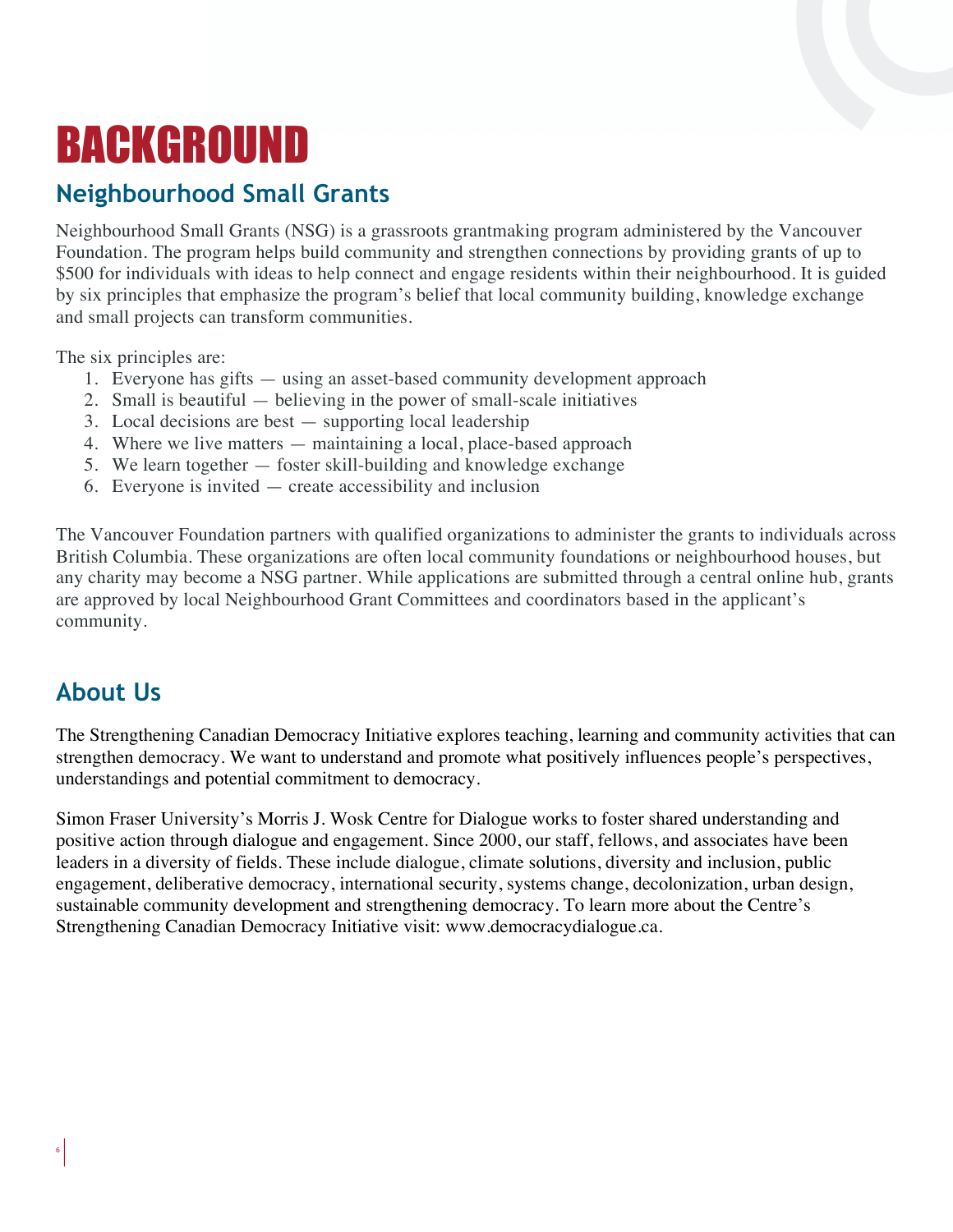## METHODS

The Strengthening Canadian Democracy Initiative wanted to explore the effect of leading a Neighbourhood Small Grant on project leaders' social capital, democratic engagement and their motivation to create change in their communities. Our evaluation had three phases: a pre-survey, a post-survey, and an interview.

**Social Capital:** In the survey and interviews, we looked at project leaders' community participation, familiarity with neighbours and how they described the commonalities and feeling of belonging in their neighbourhoods.

**Democratic Engagement:** In the survey, we asked project leaders about their opinions on different democratic values and trust in democratic actors and institutions like voting. In the interviews, we asked them about their own definitions of democracy, and whether they saw connections between democracy and their projects.

**Motivation for Change:** In the interviews, we asked project leaders why they chose to participate and the personal outcomes they experienced. We also analyzed how these leaders described developing their ideas and executing their projects.

Participation in each phase was voluntary for all participants. When project leaders submitted their proposal, they were asked if they would like to receive an invitation to participate in a research study. If they accepted, we emailed them an invitation to the pre-survey. Those that completed the pre-survey were then invited to complete the post-survey. The surveys also asked if participants would like to be invited to an interview. If they accepted, we emailed them an invitation.

*Figure 1: Participation*

| Pre-Survey | Post-Survey | Interviews |
|------------|-------------|------------|
|            |             |            |

Participants' confidentiality is considered in this report. We have edited quotes to remove gender and identifiable traits, but we do share the location of each project leader and details of their project that may make them identifiable. We did not link the survey responses and the interviews in analysis, and survey results are only reported in aggregate.

## **Survey Analysis**

We developed the survey based on questions we asked in a national democratic opinion poll in 2019 and received approval for the questions from the Vancouver Foundation. Questions focused on participants' connection to their neighbourhood, community and democratic engagement levels, concerns about Covid-19, feelings of belonging, self-efficacy, and trust in institutions. We completed analysis on the 91 participants who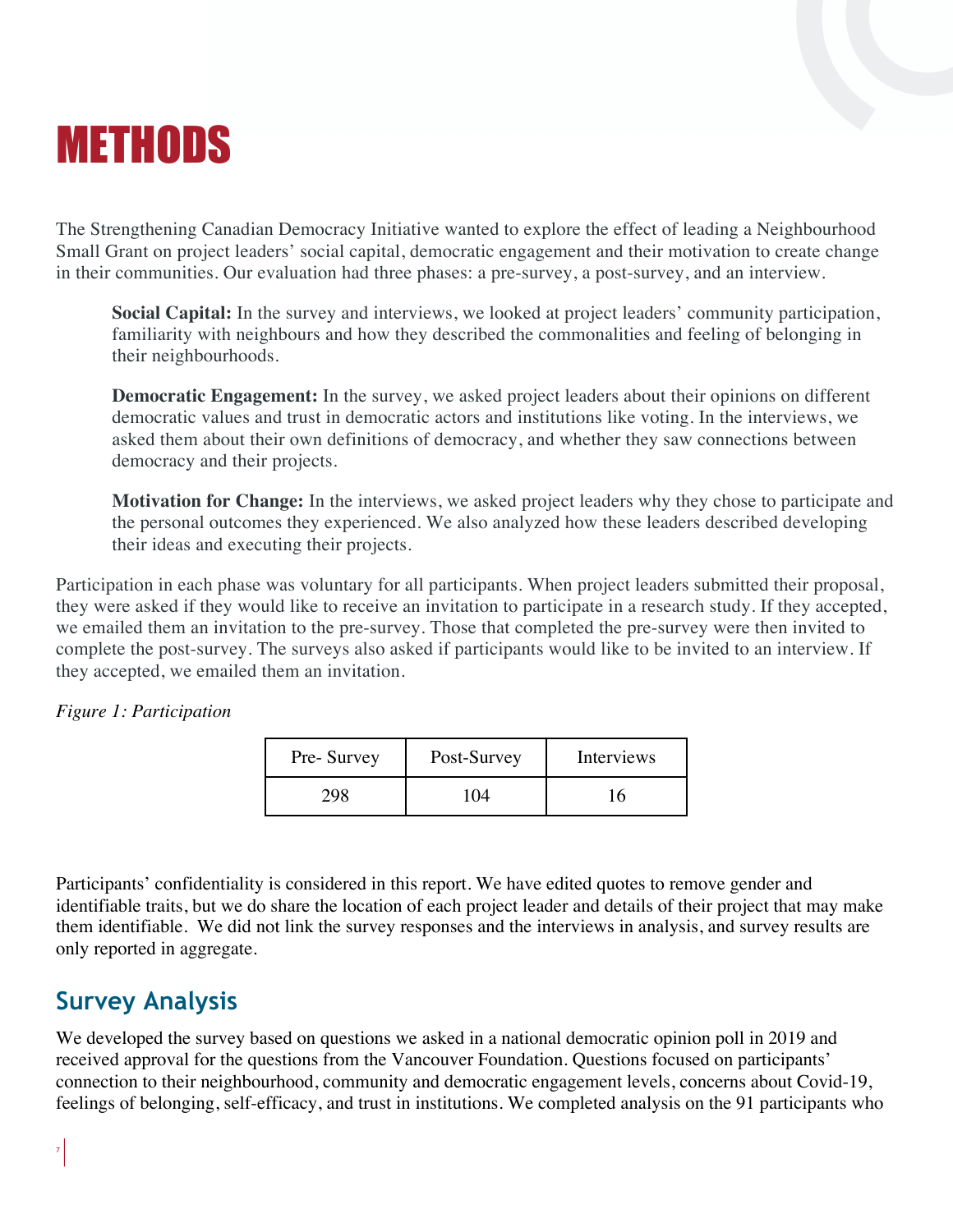completed both surveys. When we did not find any statistically significant changes between the pre- and postsurveys, we focused our analysis on the post-survey.

### **Interview Analysis**

We completed 16 Zoom or phone interviews with Neighbourhood Small Grant project leaders. Interview participants lived across British Columbia, mostly from Metro Vancouver and the Fraser Valley, with a few from the Kootenays and Nicola Valley. Ages ranged from 27 to 75.

First, we conducted a general deductive thematic analysis using our interview questions as a guide. We grouped quotes related to neighbourhood descriptions, what created belonging, outcomes and skills developed by the project, and definitions and connections to democracy. The second round of analysis looked for similarities among the project leaders' responses. We sorted these similarities to find insights to theorize causal relationships in social capital, democratic engagement, and motivation to create change.

## **Limitations**

The Covid-19 pandemic introduced a lot of uncontrolled variables into both people's lives and our evaluation. We believe this report contains some valuable insights, but may not represent all NSG project leaders nor the overall NSG program. We acknowledge three significant limitations:

- 1. Participation in the evaluation was voluntary, and we did not offer an honorarium or other incentives. Participation in the survey and interviews may have been more attractive to certain kinds of project leaders. Only the perspectives of those who volunteered are reflected in our analysis and may not represent all NSG project leaders.
- 2. The public health rules during the pandemic also impacted community participation. They may have increased or decreased opportunities to meet neighbours outside of the program.
- 3. World and local events of 2020 also probably had a significant impact on project leaders' opinions, particularly their relationships with democracy and government. To acknowledge this fact, we have provided a timeline below: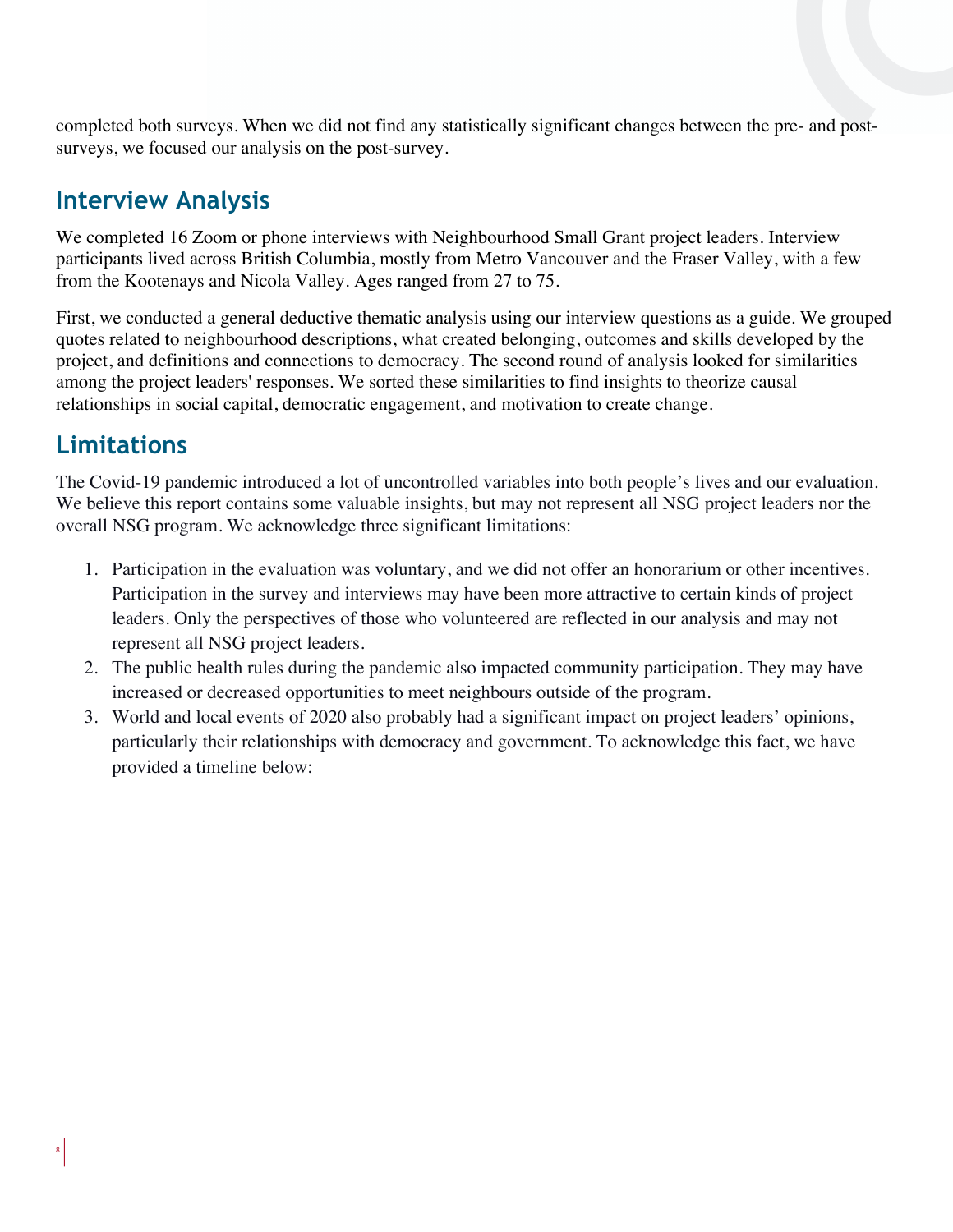## **Timeline**

| <b>STUDY</b><br>March 2020- Mid Application Cycle for<br>Neighbourhood Small Grants | <b>WORLD EVENTS</b><br>March 2020- Covid-19 shut downs begin<br>Communities participate in 7pm cheers |
|-------------------------------------------------------------------------------------|-------------------------------------------------------------------------------------------------------|
| April/May 2020- Relaunched as<br>Responsive Neighbourhood Small<br>Grants           | April/May 2020- B.C. Covid-19 Wave 1<br>CERB is approved                                              |
| June-Pre-Survey Invites sent out to<br>rolling applicants                           | June- restrictions in B.C. begin easing                                                               |
| July - Pre-Survey Invites sent out to<br>rolling applicants                         |                                                                                                       |
| September- pre-survey invites sent out<br>to rolling applicants                     | October- B.C. Covid Wave 2<br><b>CERB</b> ends                                                        |
| June-December 2020-NSG grant<br>projects happen                                     | November- New B.C. lockdown<br>restrictions begin                                                     |
| January 3-10, 2020- Post Survey<br>completed<br>January/February-Interviews         | January 6, 2021 - Attack on US capital<br>February- B.C. Covid-19 Wave 3                              |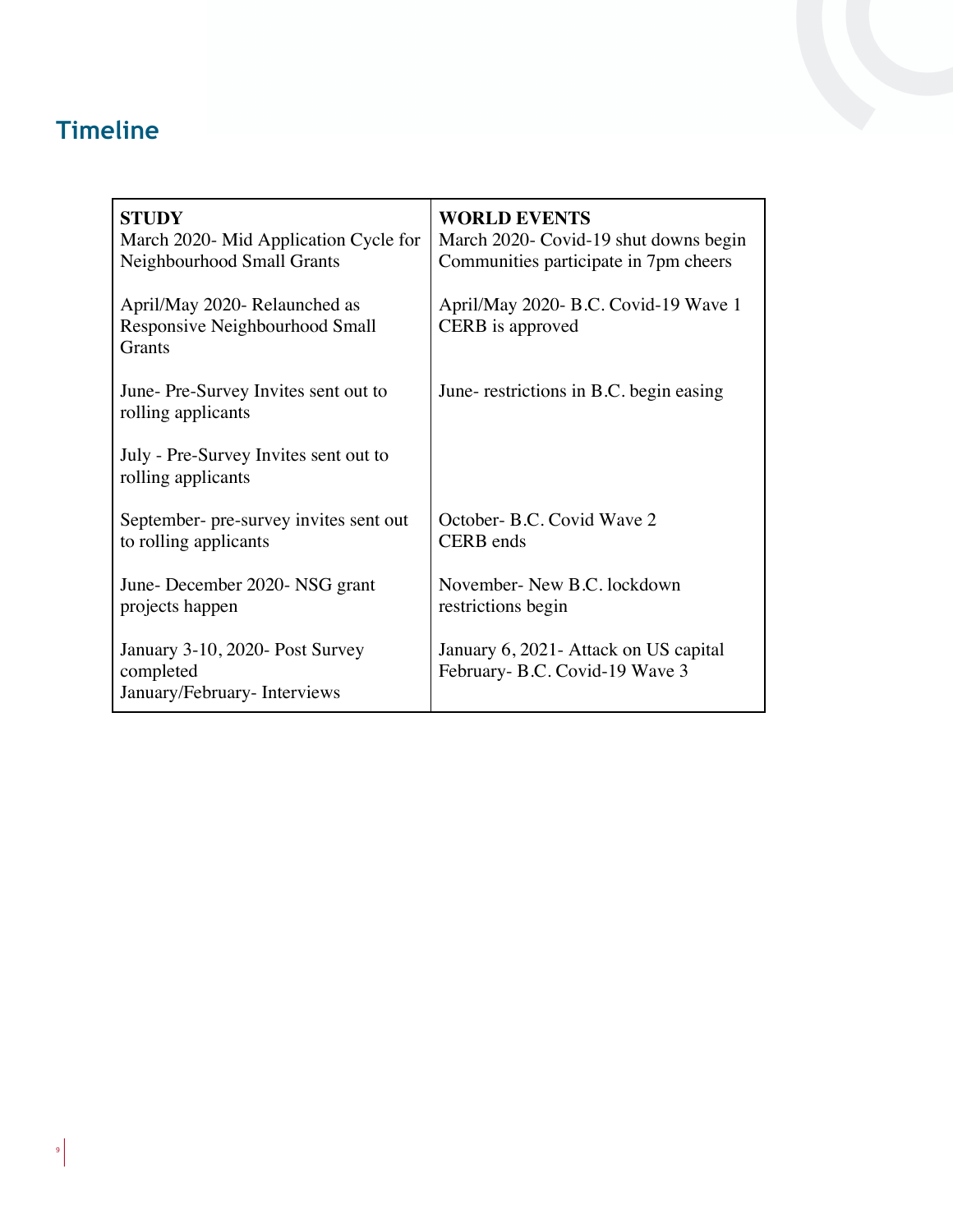## INSIGHTS

When we compared the 91 people who took both the pre- and post-surveys, we found no statistically significant change in social capital, commitment to democracy, trust in democratic systems, democratic values, or participation in democratic engagement activities.

When we analyzed the post-survey and interview results to identify what project leaders had in common, we were able to develop insights about their social capital, democratic engagement and what motivates them to create change in their communities.

## **NSG and Social Capital**

On its website, Neighbourhood Small Grants are described as helping "residents of any age, experience, or background take part in building community." The grant program is built on the belief that "magic happens when neighbours connect." Social scientists and theorists call this "magic" social capital. Basically, it is the ability someone has to make something happen based on the qualities and effectiveness of their social networks. The stronger someone's links to norms, values, and associations that facilitate cooperation among people, the higher their social capital.

We found project leaders believe in this magic and tend to participate often in their communities. We also heard that human connection, casual conversation, and reciprocity help them feel like they belong in their neighbourhoods. They used the NSG projects to increase theirs and others' social capital through community participation, even if their survey responses showed no change. More importantly, we found their levels of social capital correlate to a stronger belief that Canada is democratic and that Canadians have shared democratic values.

In this section, we explore the similarities among project leaders regarding their social capital. We identify what helps them feel belonging and their higher levels of community participation. We also outline how their levels of social capital connect to Canada's democracy and democratic values.

#### **Neighbourhood Belonging**

During our interviews, we asked participants to describe their neighbourhoods and the people who lived there. We also asked them to answer, "what makes you feel like you belong to their neighbourhood?" Overwhelmingly, interview participants replied by emphasizing the importance of people and relationships rather than architecture, landscape, or other neighbourhood features. Participants described serendipitous encounters and reciprocal relationships with people they knew as core to their feelings of belonging in their neighbourhoods.

For example, one project leader in the Vancouver neighbourhood of Kitsilano told us,

*"the way you see that you belong, you walk on the street and you can bump into people that you know. And that is just an incredible feeling. And people ask for help and have a relationship with your neighbours– just being needed and being able to contribute, and also being able to ask someone for help."*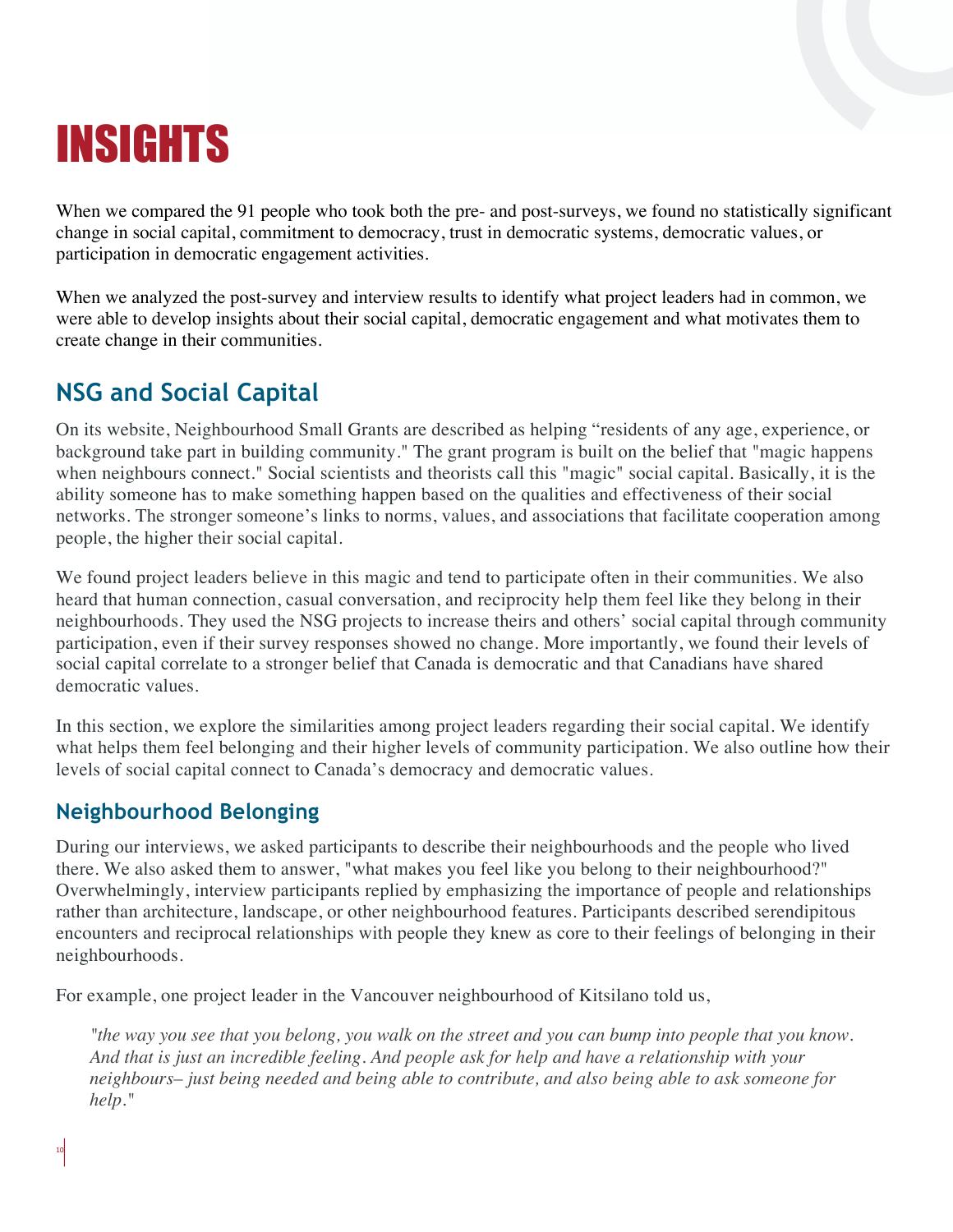In a more rural community, another project leader described it as,

*"Sometimes you don't see each other for a while. You just kind of wave on the road, and then other times, if you're going for a walk, you'll end up chatting. I'm closer with some neighbours, and don't know the other ones as well. I feel like everyone knows everyone else's name, at least and probably a bit more about them. But it's a small town, so it comes with it, living here."* 

While interview participants shared different stories and encounters, knowing names and chatting with others were core to their feelings of belonging and their social capital.

Participants also named reciprocal relationships and shared values as key to feeling like they belong in their neighbourhoods. For example, when we asked a project leader in Tsawwassen about what they had in common with their neighbours. They replied,

*"Our neighbour had a fall and went to the hospital, and she called us. When she had surgery, we gave her meals and things. And then she does things for us. She watches who's coming and going. She used to take care of our dog when we went away on longer trips and weren't home. So I think from a values perspective, although we're two different types of people and two different families, I think we have the same values about taking care of people that take care of you."* 

This project leader wasn't alone. Other participants also described reciprocal relationships that contributed to a sense of belonging in their neighbourhoods, including neighbours running errands for one another or offering different kinds of help.

The survey responses support this association between belonging and reciprocity. For example, Figure 2 displays the percentage of survey participants that know their neighbours well enough to ask for help. The figure demonstrates that 95% of NSG participants know at least a few neighbours well enough to ask for help, with 41% knowing over half their neighbours on this more profound level.



*Figure 2 % of neighbours participants know well enough to ask for help if they need it*

Feeling comfortable asking a neighbour for help relates to the project leaders' level of social capital and trust in their neighbours. One project leader from southeastern B.C. summarized the relationship between reciprocity and belonging.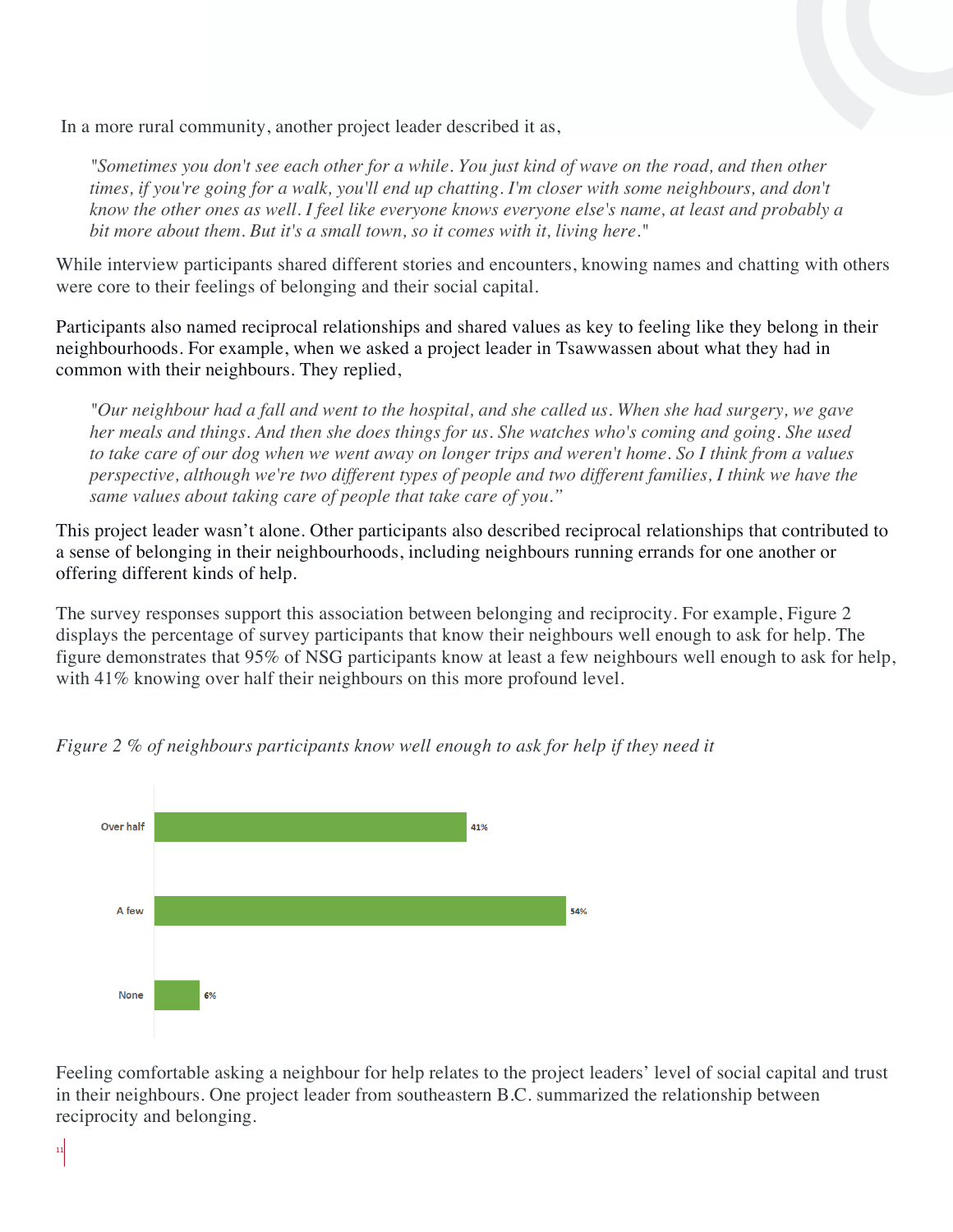*"For me, I think, just how I could contribute and also benefit. There's a feeling– this reciprocity– that there was a space for me and I could learn and grow here and that I was supported. And that there were going to be opportunities for me to support others in turn."*

Others similarly described having enough trust among neighbours to help fulfill each other's' needs, such as taking care of a pet while one is away. The surveys and the interviews confirmed that their social capital was related to project leaders' sense of reciprocity and belonging in their neighbourhood.

#### **Community Participation**

Project leaders also told us they valued community participation and care for their community. A project leader from Kitsilano said it best*:* 

*"I care about my community, and I believe that change starts at home and my project was 'get to know your neighbours'– something that I'm very passionate about. People want to connect and contribute. This is just giving them an opportunity. So it wasn't hard. It wasn't an effort. It was just a solution, essentially, to what they've been looking for."* 

In fact, all 16 of our interview participants named some kind of community participation prior to their NSG project in 2020 and about half had previous experience as a NSG project leader. The survey also showed high rates of community participation among project leaders. Figure 3 shows how often project leaders participated in activities before the Covid-19 pandemic





We found 86% of surveyed project leaders participated at least somewhat often, and over half participated extremely or very often, but the kinds of community participation varied. Some project leaders emphasized their identity as artists and experience organizing shows and performances. Others started non-profits or coordinated events as part of their professional life. A few were very well-known organizers in their communities. Those with children described their involvement in youth activities or sports. Their participation didn't always revolve around their physical neighbourhood. Still, they all shared previous experience participating and coordinating activities and events for their communities.

Project leaders also shared how their grant project helped increase community participation and social capital by creating opportunities for communication. For example, one leader from Surrey described building contact lists during neighbourhood events related to their neighbourhood block watch. They said,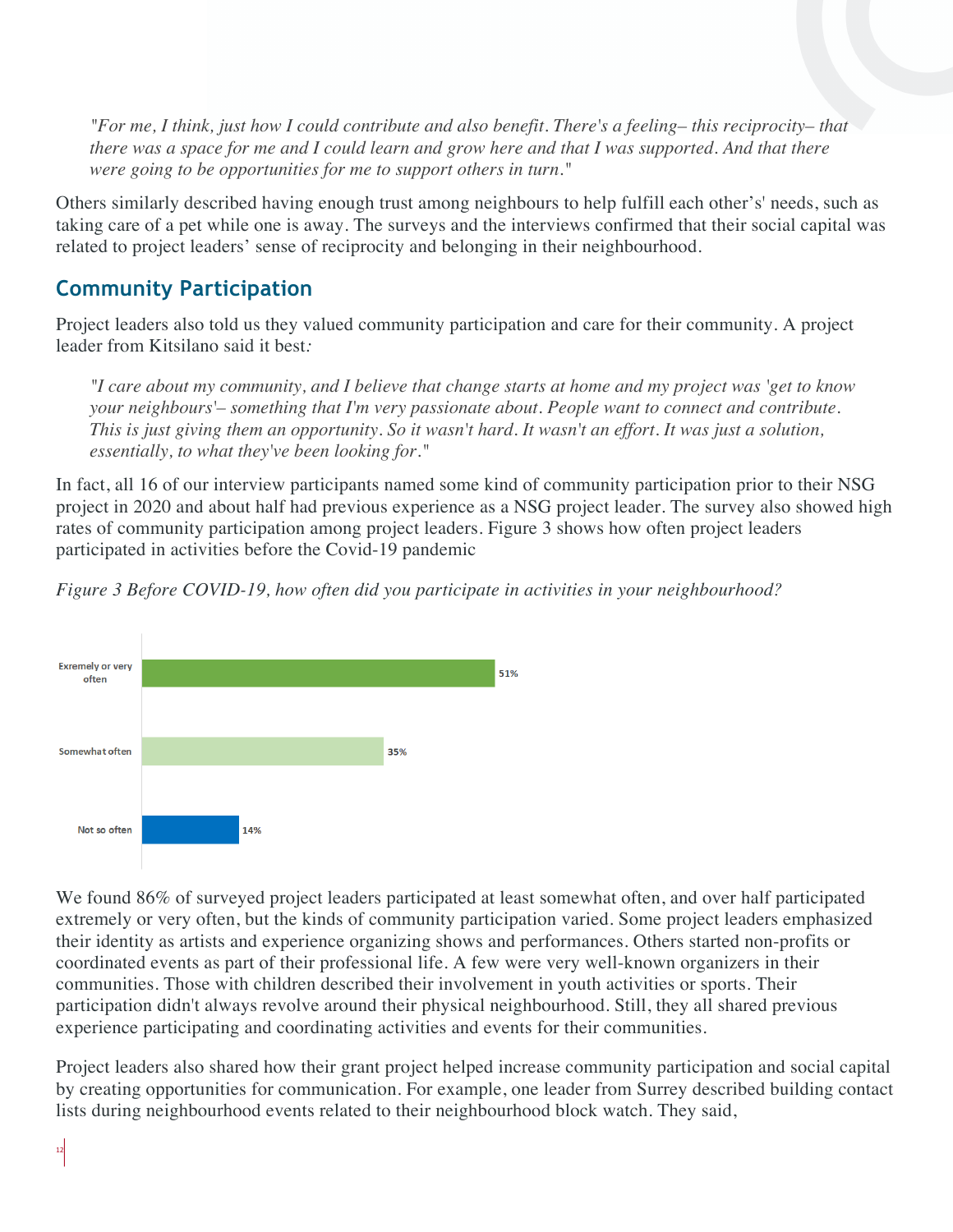*"I was able to update some contact info there, which in turn has allowed us to communicate with each other on that email level. So, yeah, and I think people are more comfortable talking now to everybody else.*"

Another in Vancouver, who organized sweater mending lessons, described,

*"I saw a woman on the street the other day; she said, "oh, I just finished fixing a sweater that I haven't been able to fix before!" And she had a kind of excited about it too. It became like a conversation starter... I think it just made the newer people especially more comfortable being able to come up and talk to us on the street when we can."*

Project leaders valued community participation and created opportunities that inspired future communication. They used and grew their social capital to put on events and build relationships that may lead to future reciprocal actions.

#### **Why Social Capital Matters for Democracy**

While our survey findings did not show change over time, the survey results help explain why these social capital and human connections are essential for Canada's democracy. We found evidence that people who were more active in their community, reported stronger relationships and social capital also had more trust in democratic actors and commitment to democratic values.

We asked how often project leaders participated in their community to measure aspects of their social capital. Our analysis found a statistically significant relationship between participants' level of neighbourhood participation and their level of trust in some government actors and institutions. For example, Figure 9 shows that survey participants who are more active in their neighbourhood are more likely to trust elections, civil servants, and journalists. Only 67% of participants who were not usually active in their community trust elections or civil servants; 54% trust journalists. In contrast, between 82% and 100% of participants that are somewhat or significantly active in their neighbourhood trust the same actors and institutions.



*Figure 4 % that trust each democratic institution or actor based on level of community participation*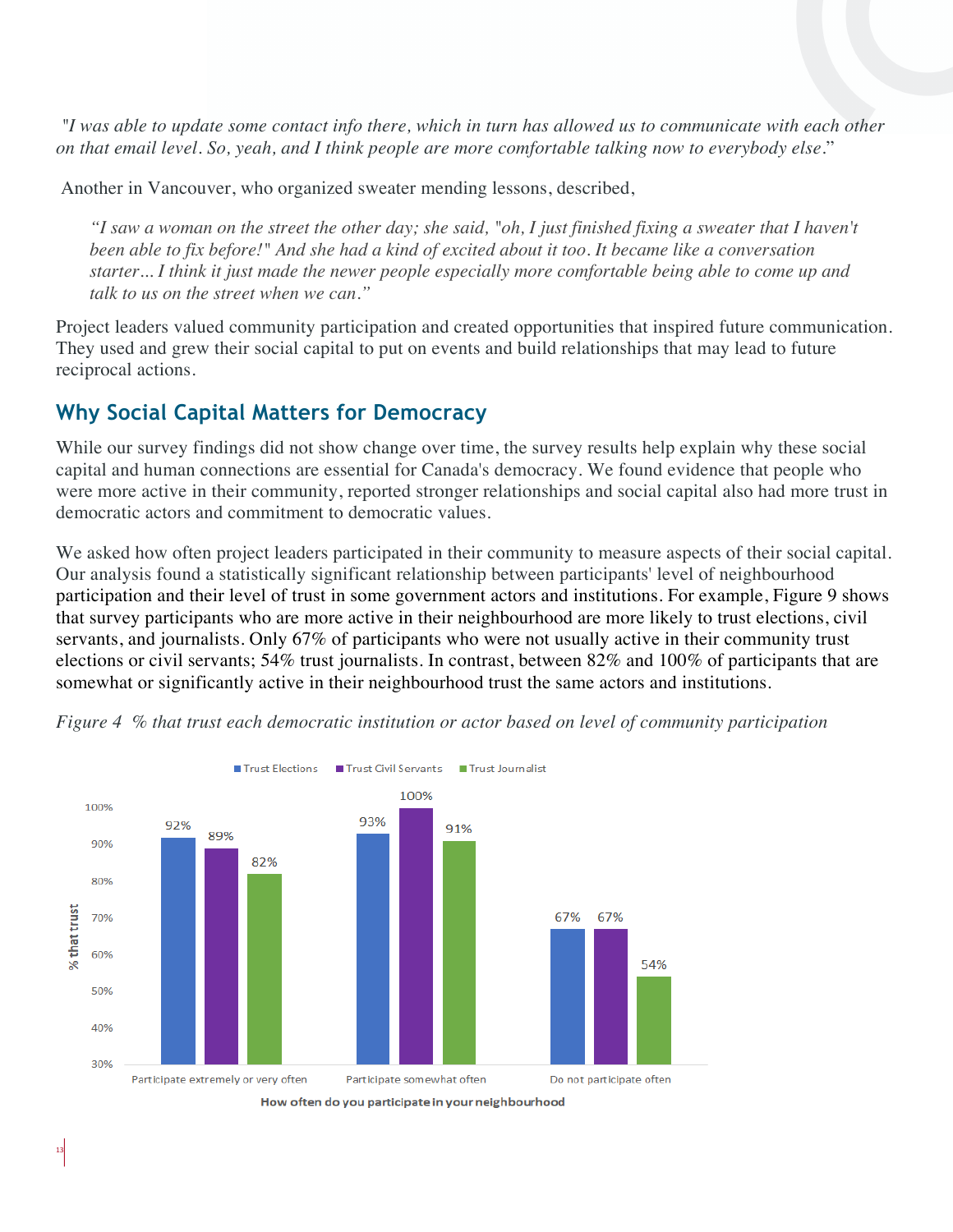Our analysis also found that, among NSG survey participants, higher levels of engagement correlated to stronger trust in the electoral system. Figure 5 compares survey participants' level of neighbourhood participation and their belief that voting gives them a voice. As we can see, participants with moderate to high levels of involvement felt that voting was much more effective and representative than those who do not participate often.



*Figure 5 % that believe voting gives them a voice based on level of community participation*

One way we measured social capital was by asking how many neighbours participants knew well enough to ask for help if they needed it. The question quantifies how many trusting and substantial connections participants have in their immediate neighbourhood. The number of people that project leaders knew and could call on for help tended to correlate with participants' view that Canadians share a belief in critical democratic norms and behaviours. For example, Figure 6 illustrates the relationship between social capital and whether it is necessary to maintain a respectful tone in political debate.

*Figure 6 How democratic participants view respectful tone in political debate based on level of social capital*

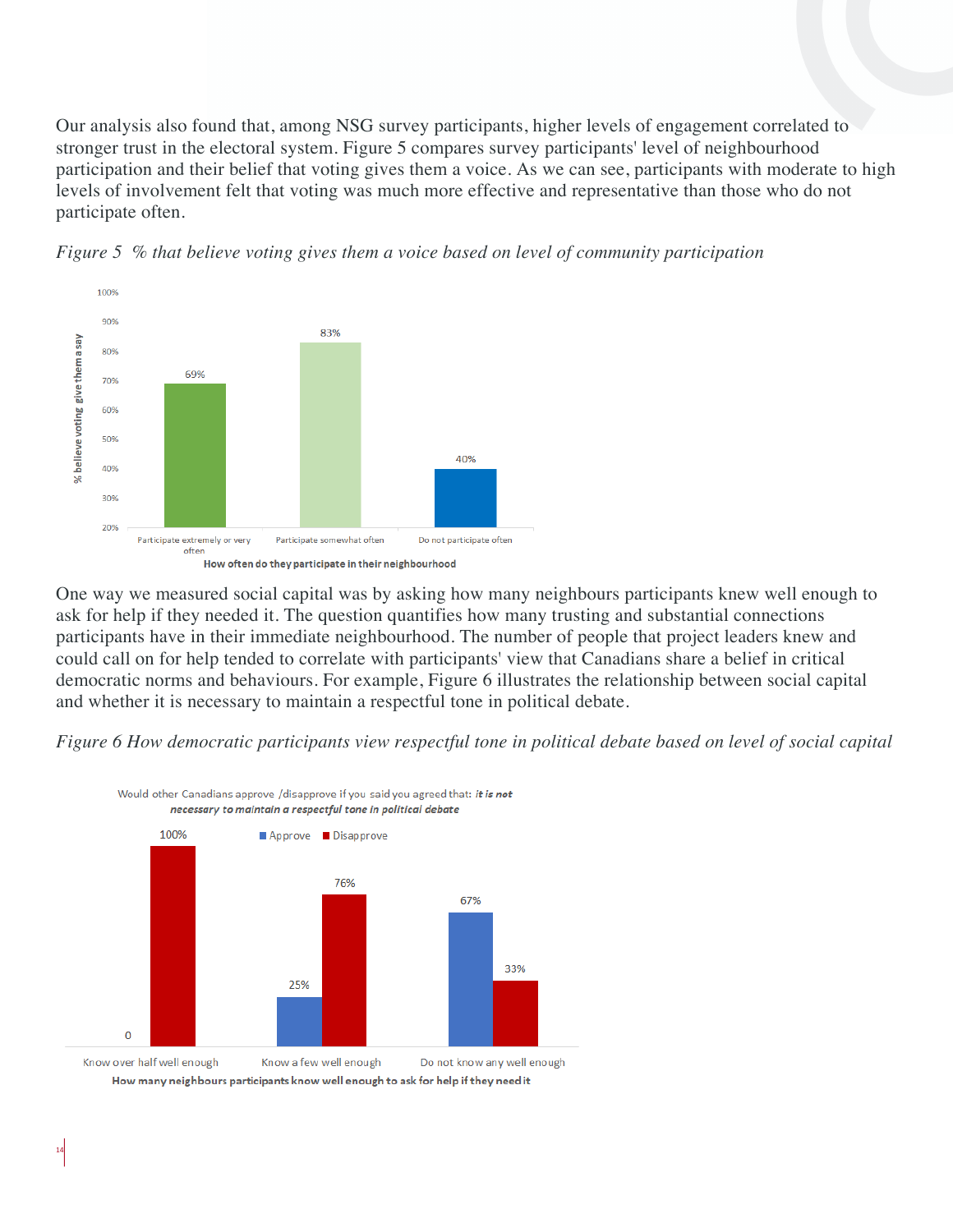All participants who said they know over half their neighbours also said they believed other Canadians would agree it is essential to maintain a respectful tone in debate. In contrast, two-thirds of participants that do not have any strong connections believed other Canadians wouldn't disagree with the same statement. Basically, we found a linear relationship. The more people project leaders felt they could ask for help, the more likely they were to believe Canada has shared democratic norms of behaviour.

Norms of democratic behaviour matter because a lot of our guidelines for democratic decision-making do not exist in written law. Norms are the unwritten rules or social standards that shape behaviour. They are beliefs and models of behaviour that are crafted or eroded over time. While our findings cannot suggest that robust social connections and social capital cause strong belief in democratic norms, the linear associations point to their importance.

In addition to behavioural democratic norms, we also asked about Canada's shared democratic values, such as the right to vote. Figure 7 depicts this relationship. In the survey, 96% of participants with stronger neighbourly connections were more likely to assume other Canadians would also disapprove of this statement. However, 67% of participants who did not know anyone well enough to ask for help thought other Canadians would agree that some people should not be allowed to vote.





Again, there is a linear relationship between how many people project leaders knew and whether or not they believed Canadians had shared democratic norms and values.

These findings suggest that the stronger their relationships and social capital, the stronger their trust in democracy and belief we have shared democratic norms and codes of conduct. From our survey responses and interviews we found project leaders' participation in reciprocal relationships seems to align with participants' opinions of democracy. These findings suggest that acting locally, feeling belonging and supporting one another all have ties to democratic engagement and commitment to core democratic values.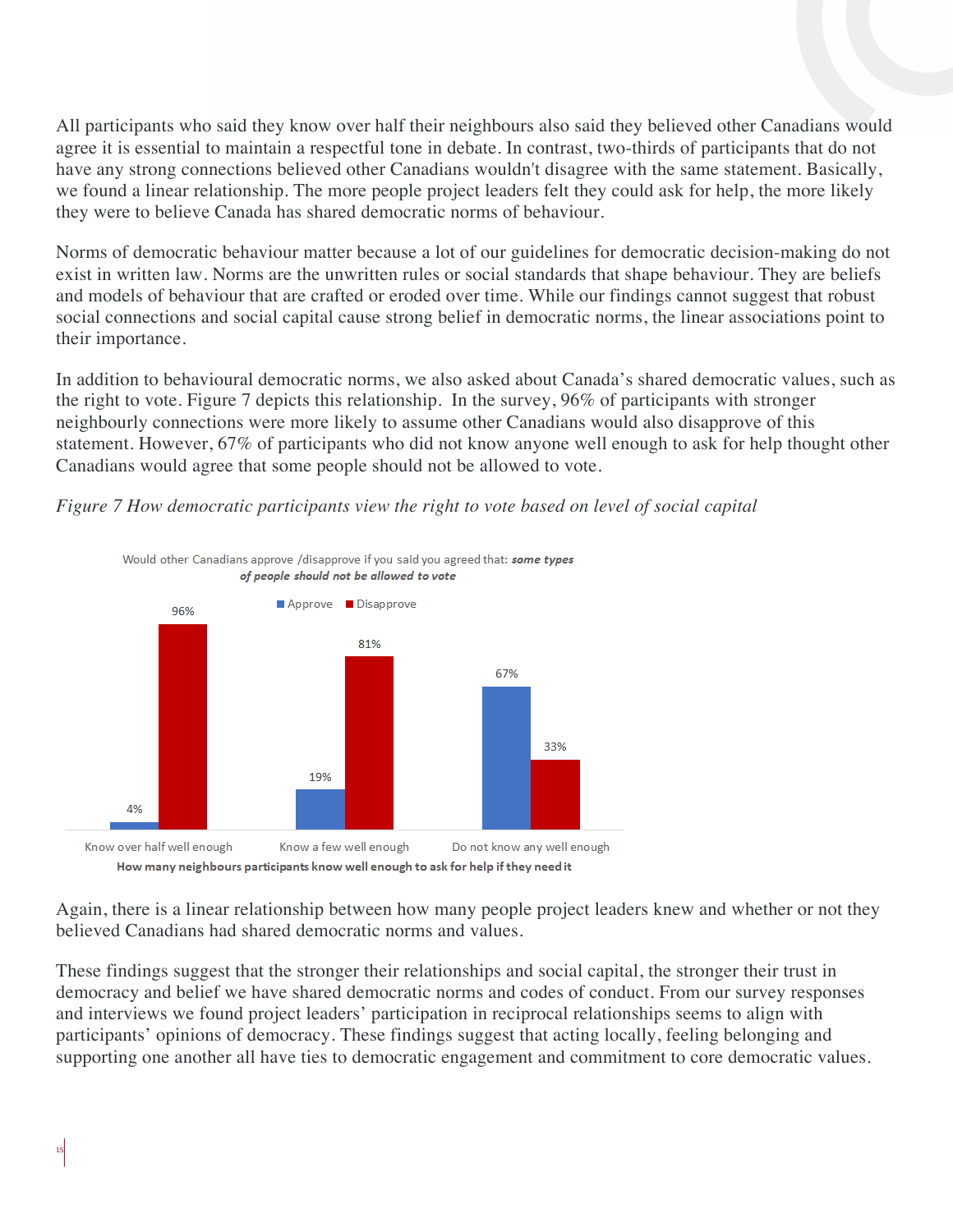## **NSG and Democratic Engagement**

It is common for people to think of democracy as a political system characterized by institutions and the mechanics of government. They think of formalized processes to influence decision-makers, such as elections, referendums, and representative politicians. However, democratic engagement can also mean building bridges between people and communities, creating opportunities for social change, practicing values of inclusion and more. While the latter kind of engagement may not be political, it plays a pivotal role in strengthening communities and interpersonal bonds that serve as the bedrock of a vibrant and resilient democracy.1

As part of our evaluation, we wanted to know if participating in NSG affected project leaders' interest in democratic engagement. Therefore, we asked about project leaders' intentions to participate in more traditional forms of democratic engagement. We also gathered stories of bridge-building and engagement in local change-making. Our findings show that project leaders tend to be more interested than the general population in both forms of democratic engagement.

While our participants express greater interest and aptitude in democratic engagement, our evaluation findings also suggest why democratic renewal is difficult. Some struggled to draw connections to democracy because of their poor opinions of government and politics. Yet, others could draw strong connections between their experiences and the grant program's relationship to democracy. The mixed views of our participants provide insight into challenges and opportunities for democratic renewal.

Our interview findings suggest the positive experiences in the NSG align with what people believe are good democratic values. This points to openings for further work towards democratic renewal. This section will unpack this opportunity by identifying what participants in our survey and interviews have in common and exploring the connections participants made between NSG and democracy. First, we share survey findings on what kinds of people tend to participate in NSG and how their interest in democratic engagement generally compares to Canadians. Then we explore how participants in our interviews drew connections or resisted the relationship between their project, the program and democracy.

#### **Profile of our survey participants compared to average Canadians**

As mentioned earlier, our survey results did not demonstrate that participation in the small grants program increased or decreased participants' democratic engagement. Participants reported similar responses to the questions in our pre-survey and our post-survey. Then we looked at the results of our post-survey compared to the questions and results of the Strengthening Canadian Democracy Initiative's 2019 national opinion poll on democracy. What we found may suggest that NSG participants tended to have more interest in democratic engagement than average Canadians.

Due to the Covid-19 pandemic, we asked NSG participants their intention to participate in democratic engagement in the next year. We then looked at the national averages from the national poll from a similar question that asked if participants had experienced different forms of engagement in the last 12 months. While these two questions are not directly comparable, the results suggest a high level of interest among the NSG project leaders. Figure 8 compares responses to similar questions in the NSG post-survey to those collected in

<sup>&</sup>lt;sup>1</sup> Talisse, Robert. 2019. Overdoing Democracy. London: Oxford Press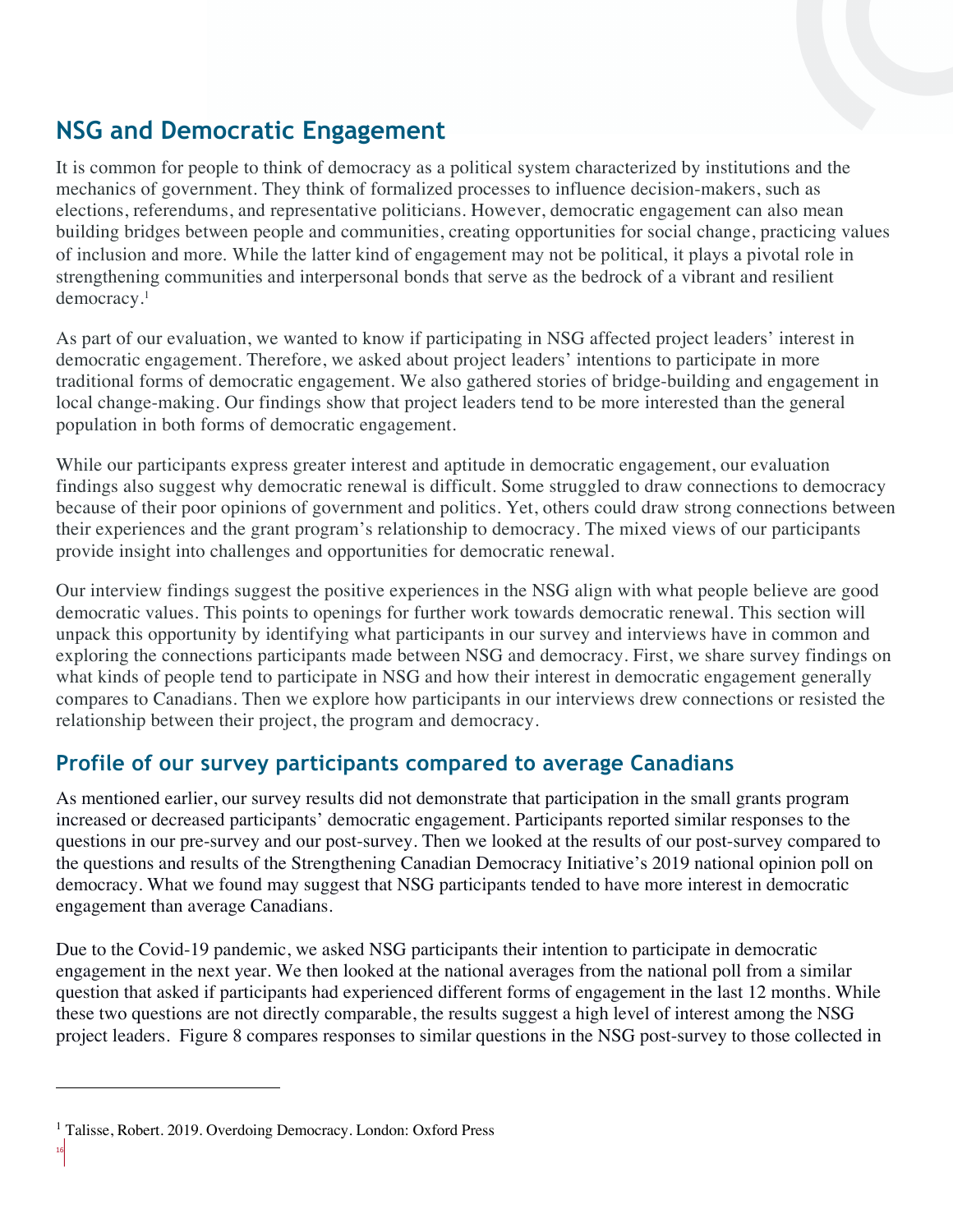#### the SFU Centre for Dialogue's representative national poll in 2019 about participation in different kinds of democratic engagement.



*Figure 8 % that in the next 12 months would consider doing each of the following activities*

While intent is different from actual action, results may suggest NSG survey participants generally have a strong interest in democratic participation. They report a strong intention to participate in passive activities like signing a petition and more active democratic exercises like attending a public consultation or participating in a protest or demonstration.

Our survey also asked about project leaders' intent to participate in different kinds of community-based democratic activities. We compared the answers to the 2019 national poll question about community activity participation in the last 12 months. Again, the questions are different and cannot be compared directly. Figure 9 compares responses to similar questions in the NSG post-survey to those collected in the SFU Centre for Dialogue's representative national poll in 2019.

#### *Figure 9 % that in the next 12 months would consider doing each of the following activities*

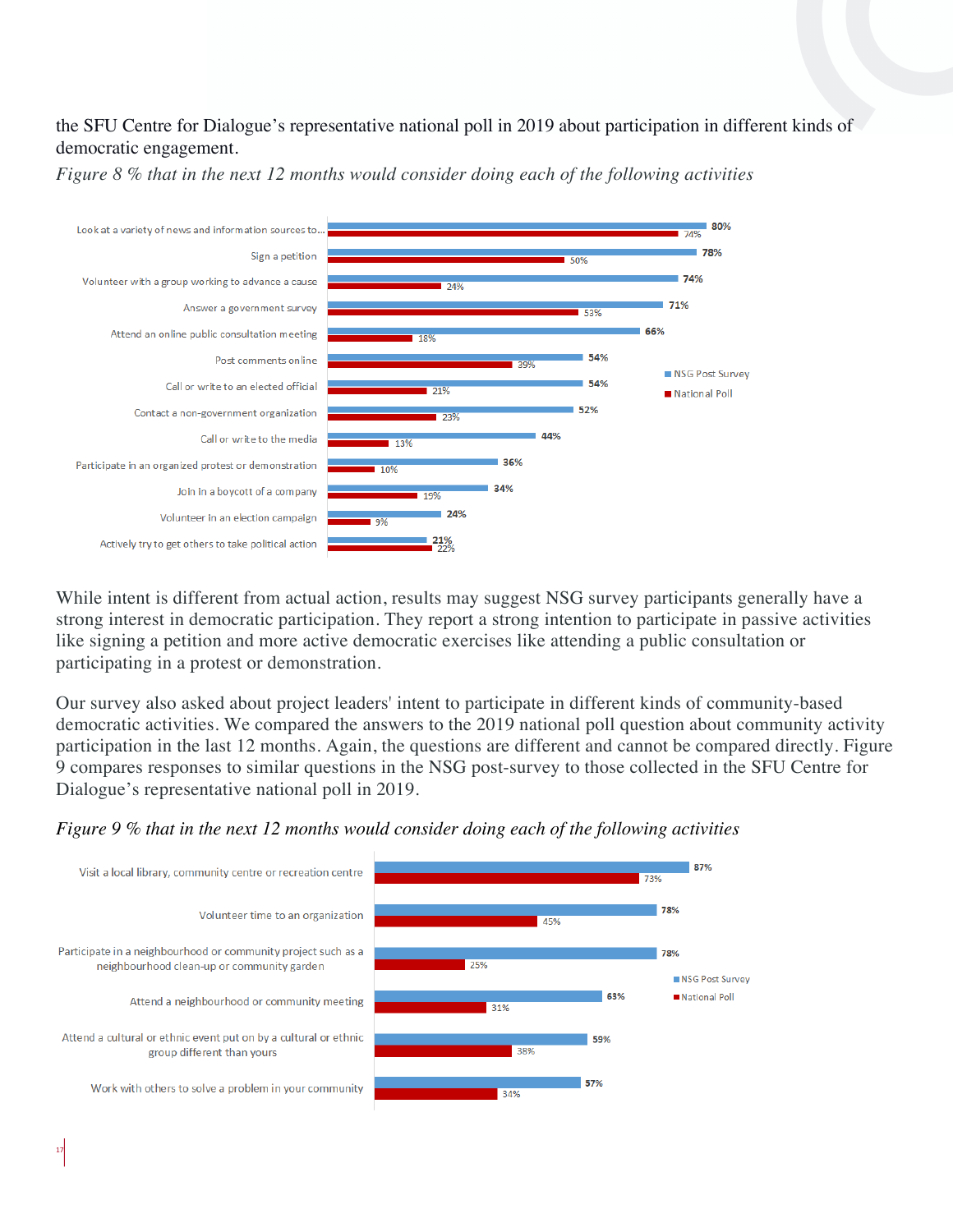Again, findings show a strong intent among the NSG project leaders and may suggest NSG survey participants are more likely to be interested in their community than most. NSG survey participants show extreme interest in volunteering for an organization, attending a community meeting and participating in a neighbourhood project compared to the national average of those who did these same activities in 2019. This implies that those who are likely to participate in the NSG project are probably more likely to be enthusiastic about their respective communities.

NSG project leaders also share a stronger level of trust for democratic actors than national averages. We compared the same questions in the national opinion poll to the NSG post-survey results. Figure 10 shows that project leaders reported a higher level of trust in all democratic actors and institutions, other than the mass media, compared with most Canadians in 2019.



*Figure 10 % of participants that trust each democracy actor/institution*

NSG survey respondents tended to have significantly more prior experience with engagement than the average Canadian. However, survey results did not demonstrate any significant change in how participants answered questions related to their commitment to democracy, trust in democratic systems or values. It also did not impact participation in democratic engagement activities linked to their involvement in NSG. However, our results imply a positive relationship between active engagement in one's community and participation, belief and trust in democratic institutions and processes more broadly.

#### **Democratic Disconnects**

The results of our surveys and interviews suggest NSG project leaders were significantly more involved in community and democratic engagement than most Canadians. However, our interviews also revealed a surprising trend: several participants did not see or were confused by the suggestion of a possible connection between their work and democracy.

The participants we interviewed had a range of experiences with NSG and did projects representing different amounts of collaborative effort. About half of those interviewed had never done an NSG project before. Some first-timers and returning project leaders did collaborative projects such as creating learning circles for sharing expertise or events that brought people together. In contrast, others did efforts that they could do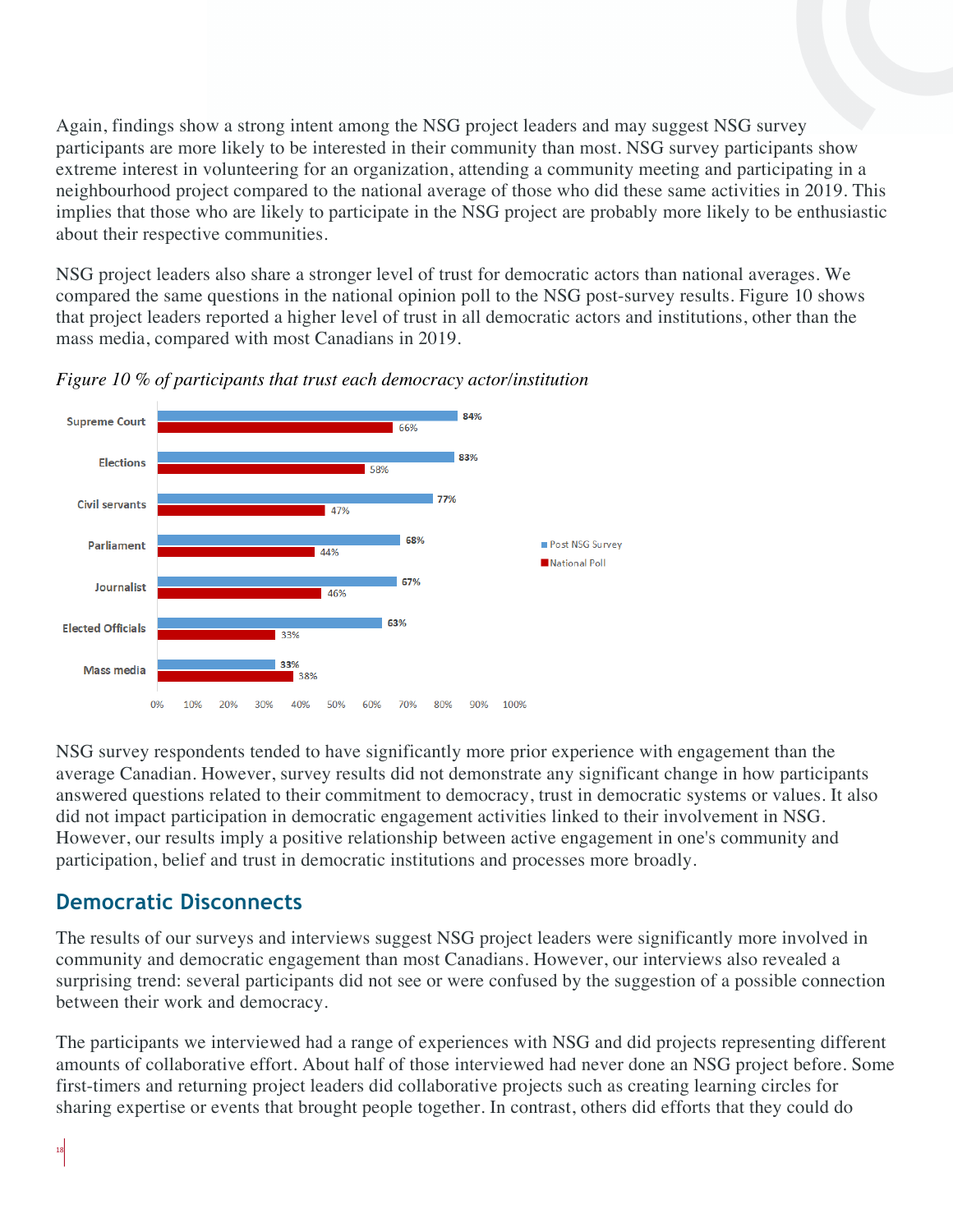alone such as distributing flowers or re-distributing food. We found no pattern in who could make connections to democracy based on the nature of their project.

Instead, we found the disconnect was often rooted in whether project leaders thought of democracy as primarily a formal, procedural system. They saw less connection between NSG and democracy if they thought of democracy as only a political system that citizens interact with via institutions and formalized processes. For example, the participant from Southeastern B.C. struggled to answer the question of connection, and then attempted to relate NSG to democracy by referencing the funding structure of the Vancouver Foundation.

*"Connecting to democracy. Hmm. Well, I don't know how to put that. I mean, it's just one thing that the political party in power, I guess, is allowing the funding for. I don't know where the Vancouver Foundation money comes from. Is it a government source?"*

In the interview, this participant struggled to see the connection and linked democracy to funding structures, making an incorrect guess that the funding for the grant project might have come from a government source.

Others also struggled when they tended to view democracy as a synonym for government. For example, one participant from southern B.C. expressed that they felt they could only participate democratically through electoral politics, saying,

*"I do get out. I always get out and vote. But to me it's just, like I say, having the right to express yourself and having the right to choose, and I don't really know how to express myself other than that."* 

Both examples illustrate how project leaders struggled to connect community-based projects with a broader conception of democracy.

For other participants, the disconnect between NSG and democracy was rooted in negative perceptions of politics and Canada's governing structures. For example, the project leader from Tsawwassen felt that 'democracy' was a tainted concept, representing a broken system. This project leader offered the following insight:

*"I think there's a feeling that the democratic process of people having the ability to choose has somehow been perverted. So you don't feel in control of your choices anymore."*

Another project leader, this time from Vancouver, expressed similar disillusionment with electoral politics by saying*,* 

*"Communities pretend to be democratic. But the structure isn't actually very democratic. Yeah, so to me true democracy means that people have equitable access to decision making and power. I don't know anywhere where that actually happens."*

While this participant made a reference to the democratic value of equity, they didn't feel that this aspirational value was a reality for Canada's democracy. They thus struggled to make the connection between NSG and democracy.

Our survey results demonstrate that NSG participants tended to be more engaged already when compared to the average Canadian citizen. However, despite this, some participants saw democracy as exclusively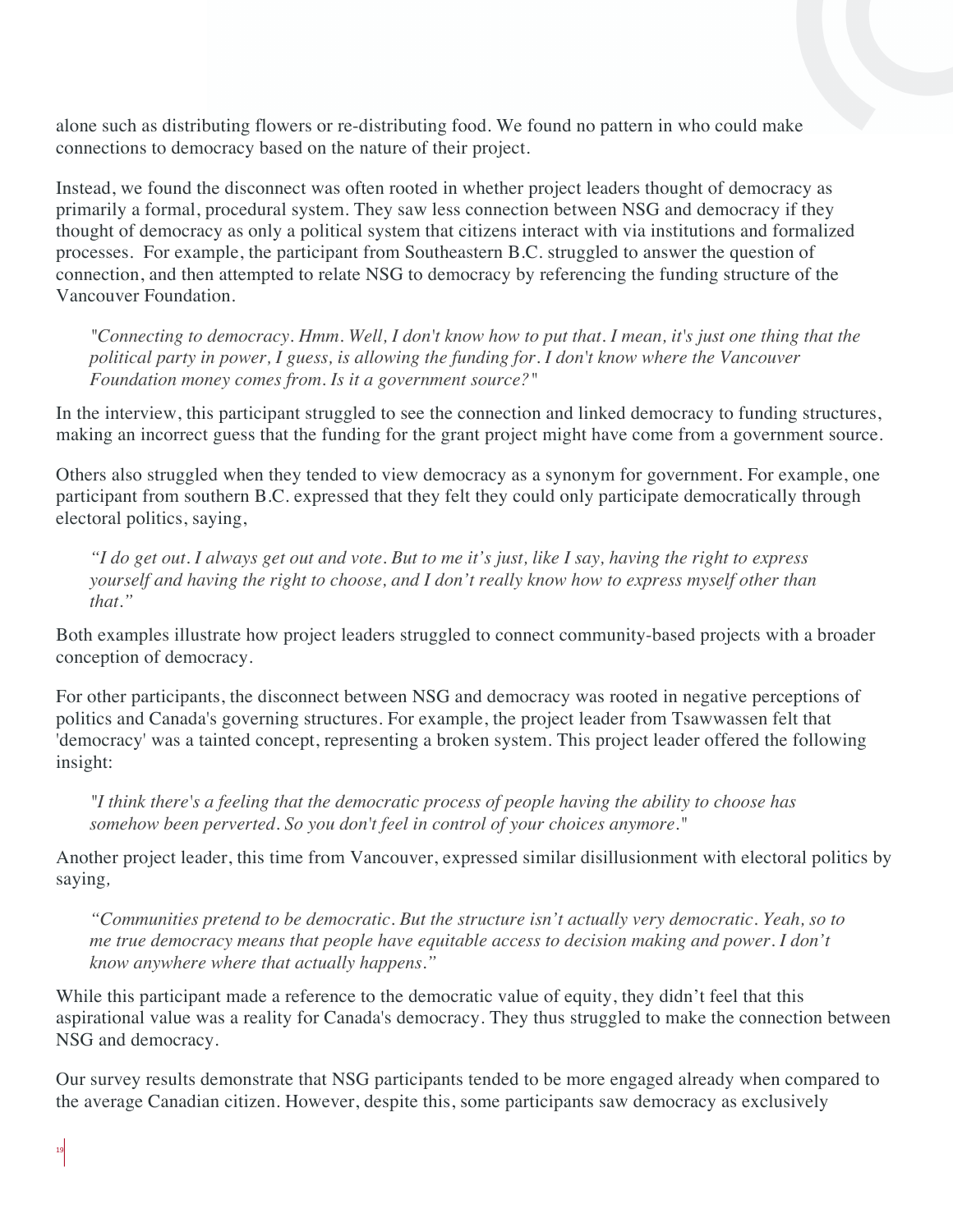procedural or had negative opinions of politics more generally, which led to their viewing NSG as utterly distinct from democracy.

#### **Opportunity for Democratic Renewal**

Those who did see connections between democracy and NSG appealed to specific democratic values. They still saw a difference between community building and democracy, but could draw connections between the two. They believed democracy is strengthened by community projects like those made possible by NSG. These connections suggest how project leaders are participating in democratic renewal.

The democratic value of inclusion was one factor that project leaders used to connect NSG and democracy. The grant's relatively low barriers to participation resonated with project leaders as reflecting the vital democratic principles of equity and inclusion. This was exemplified by the following insights from the project leader from Southeastern B.C.:

*"For me, it really comes down to [NSG] taking away any sort of barrier. I mean, so many people have computers or have access to one or would know someone that they could go to for Internet for the day or whatever. And so that being like the only sort of tool required, it was just kind of like anyone could feel free to sign up. And I think that at the heart of a good democracy is that there's this equality no matter your background and your race, gender, ethnicity, all that sort of stuff. That things are equally distributed or available. "*

In this example, they make a connection between NSG and the values that constitute "the heart of a good democracy."

Other interview participants made values-based connections between NSG and democracy by referring to the values of individual freedom and personal choice. For example, one project leader from the Greater Vancouver Area highlighted this connection by noting the creative freedom that NSG had allowed them:

*"Neighbourhood small grants give people the liberty and the option. The grant program didn't tell me, 'oh, you must provide a movie night.' They gave lots of options. They left it up to us, you know. They gave us our own authority to choose how we wanted to do it."*

This connection between NSG, democracy and individual freedom was referenced multiple times by interview participants. For example, another participant from Vancouver drew a relationship between democracy and personal choice:

*"People can choose what they want to share with others. It's a complete democracy. And then you can pick and choose what you want to learn and attend. It gives people more choice, I think."*

Project leaders valued the empowerment of choice and personal agency that they felt is key to both democracy and the grant program.

Another critical area of connection between NSG and democracy that participants identified was empowering citizens to make change. Many of the grant recipients we interviewed expressed that NSG gave project leaders the chance to make a real difference in their communities. For example, one project leader from Vancouver expressed this connection with the following statement:

*"If we don't have our own sense of community and we don't bring things to help improve where we live, in our own house or in our own neighbourhood, then we aren't actually making a difference to the*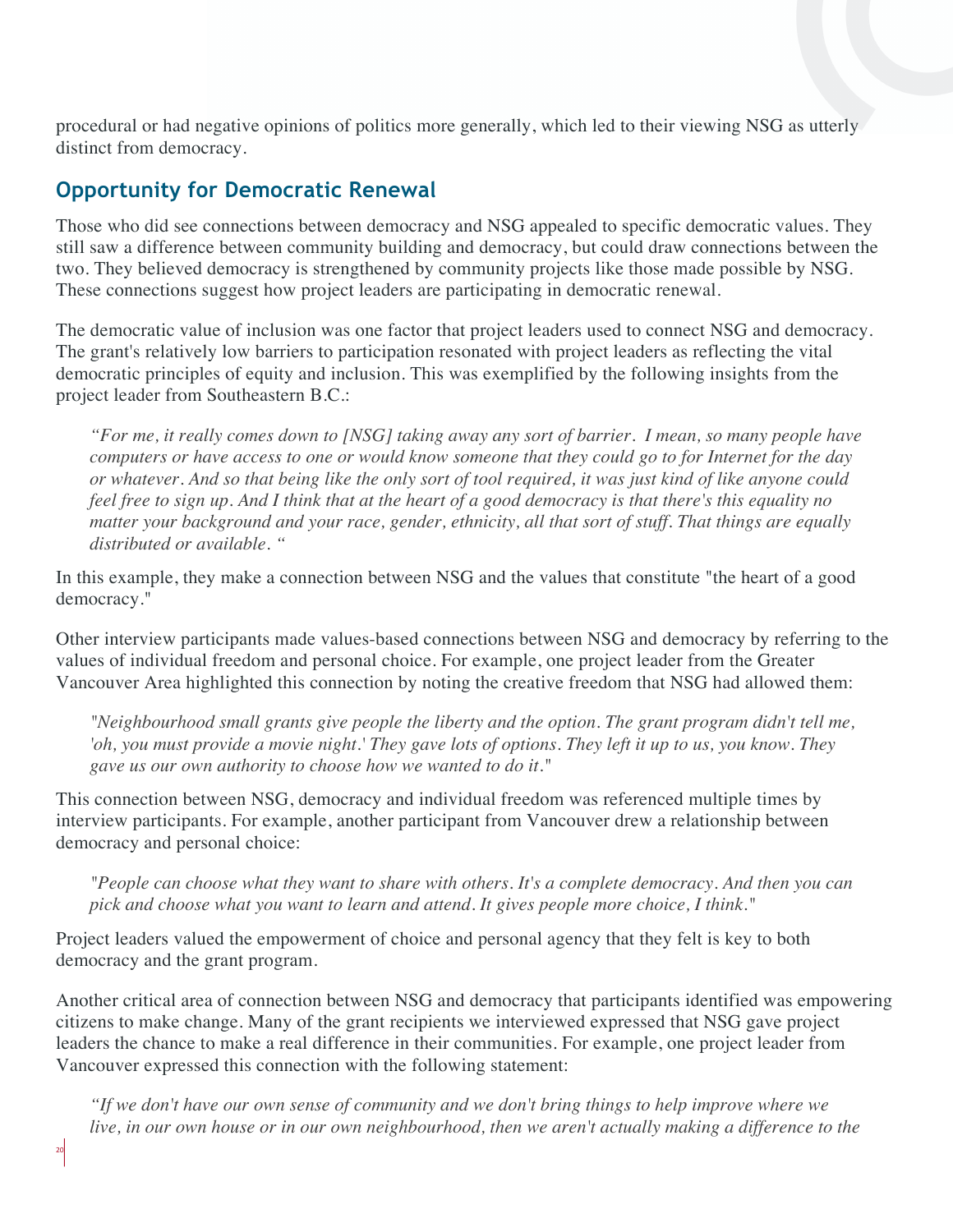*world around us or we don't-- maybe we don't feel we are. So I think having a Neighbourhood Small Grant that brings people together and helps change a community for the better, hopefully most of the time, actually helps people understand that they do have a role in the world around them. And that is democracy. They get to do stuff to make their life better."*

They related a sense of empowerment to what they saw as a central pillar of democracy: people-led change.

Individual empowerment was a theme reflected in the comments of many of our interviewees. For example, another project leader, who is from New Westminster and who also sits on their local grants committee, said the following about the relationship between NSG participants and democracy:

*"I feel like they see change. They see something they want to change. And they figure out how to do it. And they-- and we give them the money to do that, right. 'Cause I think democracy isn't just about the status quo. It's about knowing that you can change something, whether it's big or small. So I think that that probably is the core of this. And they have to prove their, you know, justify why they want that money. Yeah, so I think that that, for me, is probably the piece. Normally people just say, oh, I want to do this or I don't want to do this or I want to change things, but I don't know-how. And I think that's the first step in democracy."*

This alignment between democracy and the values embodied in NSG suggests how the grants can support democratic renewal. By increasing people's awareness of how their activities represent shared democratic values, the grants can create more links between the positive experiences of the projects and leaders' belief in democracy. This can increase the overall, already strong levels of commitment and faith among project leaders and potentially spread that to project participants. It may offer a way to both increase democratic engagement and strengthen communities in the process.

21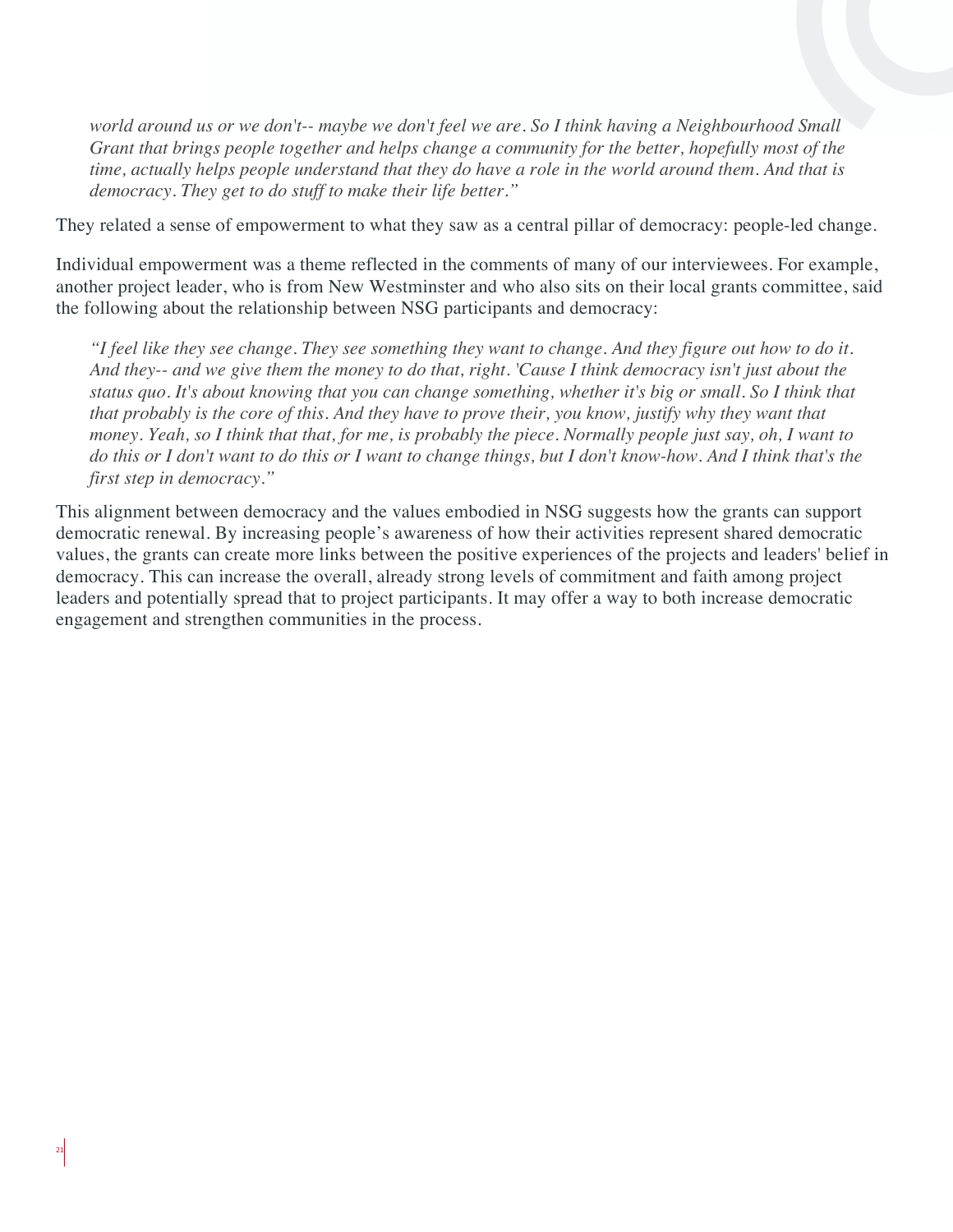# NSG AND MOTIVATION TO CREATE CHANGE

Based on levels of community participation and interest in democratic activities, NSG seems to activate already motivated people in ways that produce change, large and small, in their communities. As discussed in previous sections, 86% of NSG survey participants reported participating "at least somewhat" often in their communities, with that number rising to 100% of interviewees. Thus, this evaluation could not reliably prove that the program alone motivated individuals to create change in their communities. Instead, we heard a list of specific personal attributes and outcomes that helped motivate project leaders. In this section, we describe these attributes as the NSG Sweet Spot and explain how particular outcomes experienced by project leaders help motivate them for future participation in creating change.

### **NSG Sweet Spot**

When we talked with project leaders, we kept hearing the same four attributes over and over again. We call them the Neighbourhood Small Grants Sweet Spot.



 $\odot$ 

母

Œ

**Pursue Issue with Vision:** Project leaders were able to identify an issue in their neighbourhood or community that they cared about.

**Create Joy:** They were able to connect their response to that issue with something that created joy.

**Leverage Existing Skills:** They leveraged their previous skills and knowledge with the opportunities created by the \$500 grant to execute their project.

**Encouraged to Try:** Throughout the entire experience, they embraced an attitude that encouraged themselves and others to try something new.

*Figure 10 Venn diagram of NSG Sweet Spot*

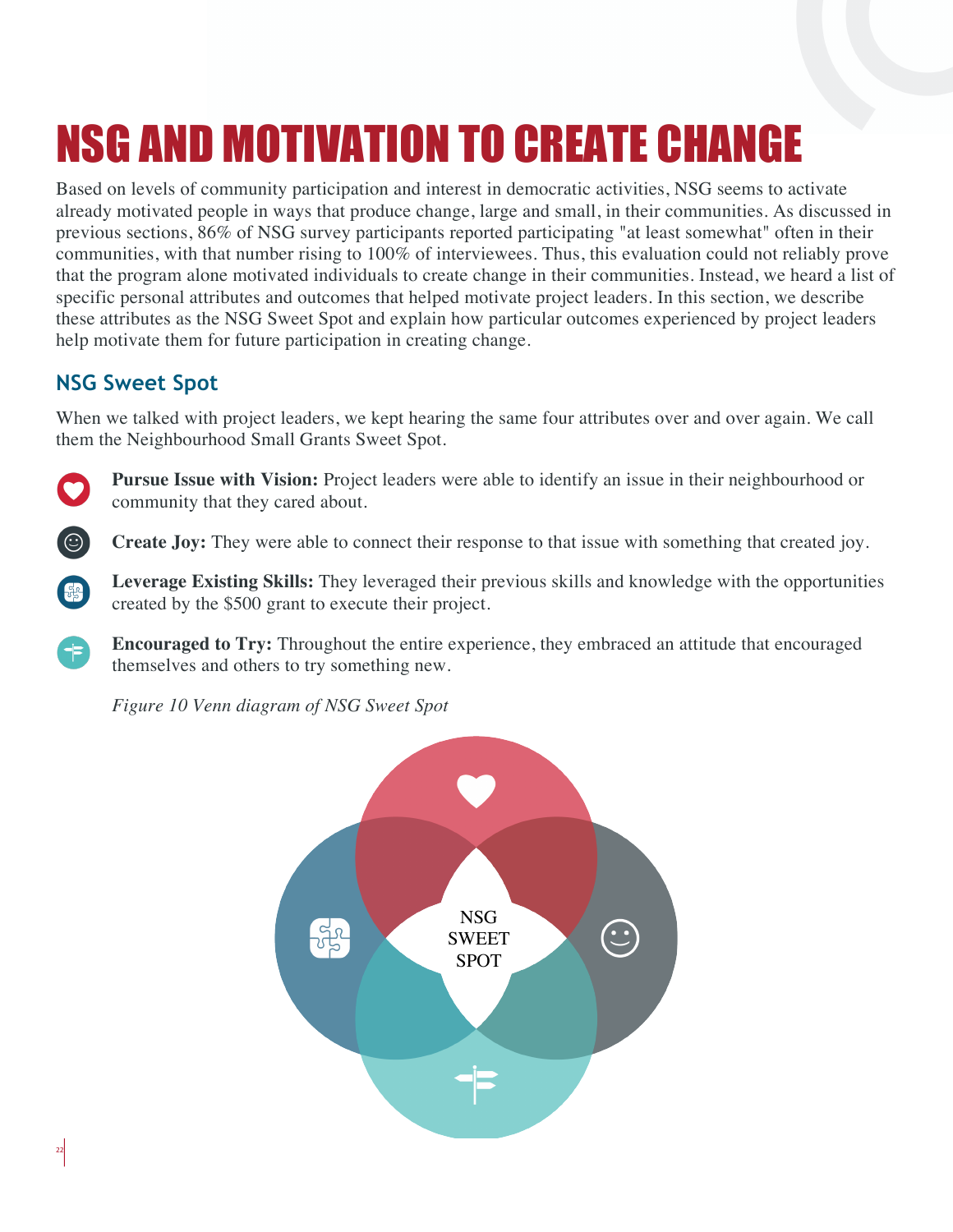## **Pursue Issue with Vision**

When asked why they chose to participate in the NSG, many began by describing a particular context or issue that mattered to them and their community. They shared what impacted them, what they observed and what they cared about. Project leaders also possessed the ability to envision a solution and propose an idea that might help address the issue. Their interest in these issues and their pursuit of solutions formed the basis of their projects.

For example, one participant in Abbotsford identified with an issue they saw in the community. They told us,

*"The community here is an agricultural community, historically. But there's a hunger for more innovative things, new things, research and higher education. There's a lot of younger families moving from Vancouver to this area, so it changes the demographic."*

As a recent immigrant, the project leader identified with the newer demographic and shared a hunger for nonagrarian events and topics to discuss. They identified the need for different kinds of programming as an issue in their community and how to help resolve it.

Other project leaders identified issues they cared about that did not directly impact them. For example, a project leader in New Westminster shared,

*"I applied for a program with our community policing program to purchase food for our unhoused population– specifically food that is soft– because a lot don't have teeth. I specifically wanted to use the money to help with something that was really dire and that people kind of forgot about."* 

Even though they were not strongly involved in the unhoused community, they cared about the issue and recognized the small grants as a way they could help.

In Vancouver, another built their project around an issue related to their personal dislikes. They said,

*"I hate throwing things away and I don't like shopping. I have clothing here that I know I could do something else with. And I thought, 'what if we all got together; we could inspire each other.' So my neighbour Nancy and I both leapt on it. The idea is to be able to mend or repurpose your own clothing so there'd be less clothing going to the waste site."* 

They combined their dislike of shopping with the issue of waste. By creating an opportunity to learn how to mend or repurpose clothing, they saw a solution to a problem they cared about that might help others reduce waste as well.

Each project was very different, but all project leaders could identify an issue they cared about and a possible solution. Project leaders share a characteristic that helps them identify and propose solutions to an issue, and use that as a jumping-off point for their projects.

#### **Create Joy**  $\odot$

As interview participants described their projects, they often talked about how their responses to issues created personal joy. Most project leaders found joy in particular hobbies and structured their grant projects around those interests. Others found joy in hosting events. Some found joy in knowing they had done something nice for someone else. Project leaders connected their issue-inspired projects to the things that made them happy; a connection that seemed to propel many of the project ideas forward.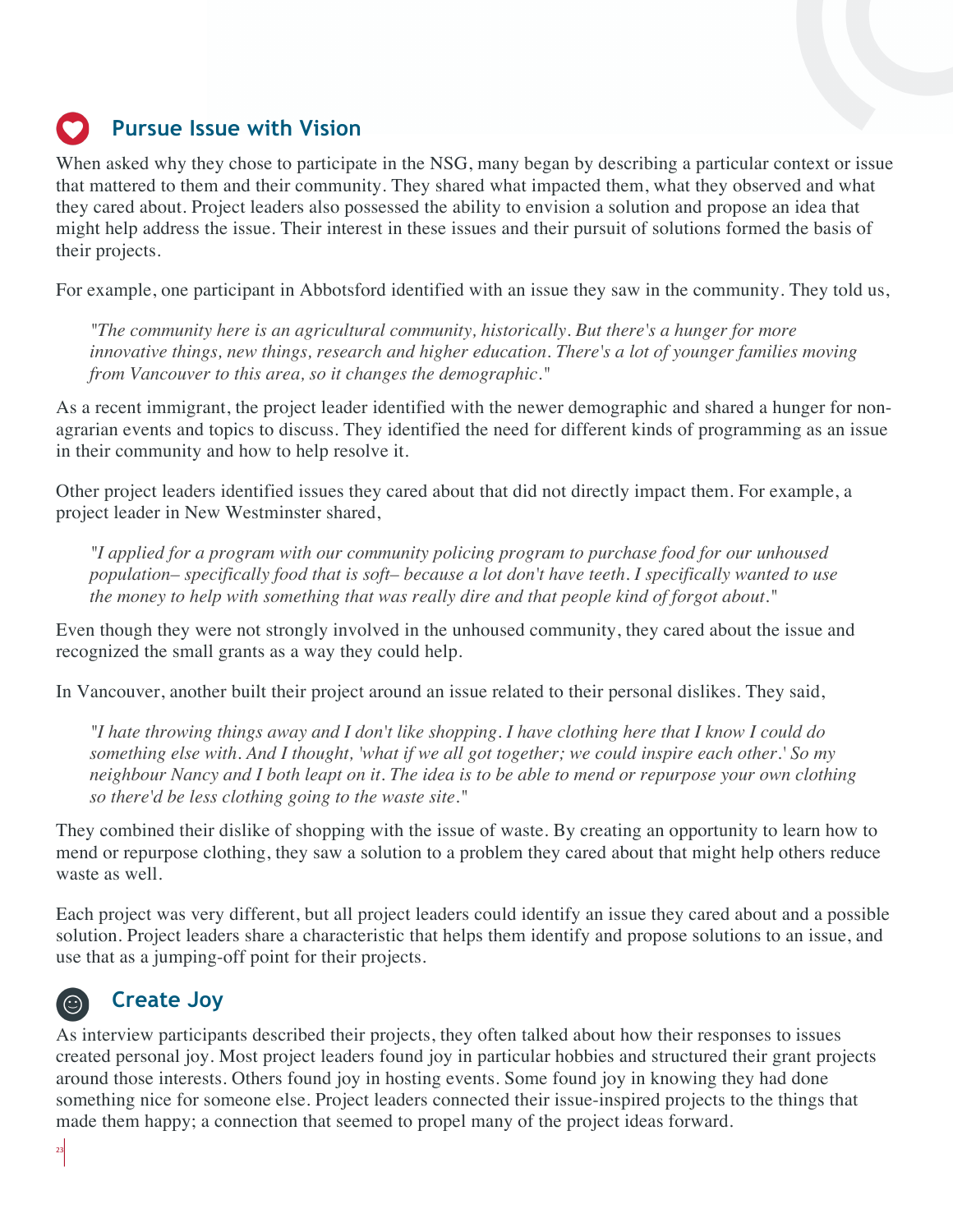For example, a project leader in East Vancouver who participated in a series of concerts in a park, said

*"I like performing because I connect with other people and explore other cultures. And also because I think it is like medicine. People like it. People get inspiration from that, and it's a good moment."*

The project leader used "a good moment" to summarize the joy they felt performing at events and the joy they observed in others. The Abbotsford project leader similarly told us how bringing people together around research issues created inspiring conversations that they enjoyed. Other project leaders described art shows as joyful events. These sources of joy helped motivate and shape the way project leaders convened groups of people.

Other project leaders also used joy to design how they could help build community during a pandemic. One leader from Southeastern B.C. created a project around food security in their apartment building. They told us,

*We started talking about what would be a healthy approach for our unit, in response to some of the anxiety that's being felt. And so food security was one of the issues. In tandem with that, a number of the women here are elderly and, in their day, had these great gardens. And many of them said, 'oh, we just miss growing things.' We all have balconies and now people grow as much as they can on their balconies. Now, I get to enjoy the smell.* 

In this example, creating joy appeared in two forms: first, the project connected to the gardening hobbies of their neighbours– an activity that produced joy. Second, it connected to the joy they experience smelling flowers and seeing food grow on their balconies. Other hobbies, such as sewing, weaving, painting and cooking were enjoyable activities that project leaders often used to create projects. These hobbies became part of the solutions to social isolation during the pandemic.

Project leaders also described a desire to bring joy to *others* as a motivator for their projects. Some gave their neighbours flowers, decorated a popular walkway with lights, or talked about the pleasure they felt knowing they had provided food to the unhoused. Others combined hobbies with the joy they could give others. For example, a New Westminster grant committee member told us,

*"Gosh, we approved a lot of painted rocks. And I didn't realize people loved painting that much, but they do apparently."*

People painted rocks and then placed them in neighbours' yards and around town to be discovered. The project leader went on,

*"And so I can see how that engages the community in terms of loneliness. I'm getting out there and seeing the appreciation of people when they put it on Twitter."*

The pictures of painted rocks posted on social media showed how the projects created joy for those who painted the rocks and for others in the community as well.

Project leaders tackled isolation, waste, food security, discourse and other issues during the pandemic by creating activities, events, or gifts that brought joy. Combining their solutions to problems with activities that brought them joy helped motivate them to organize the people and resources to succeed in their projects.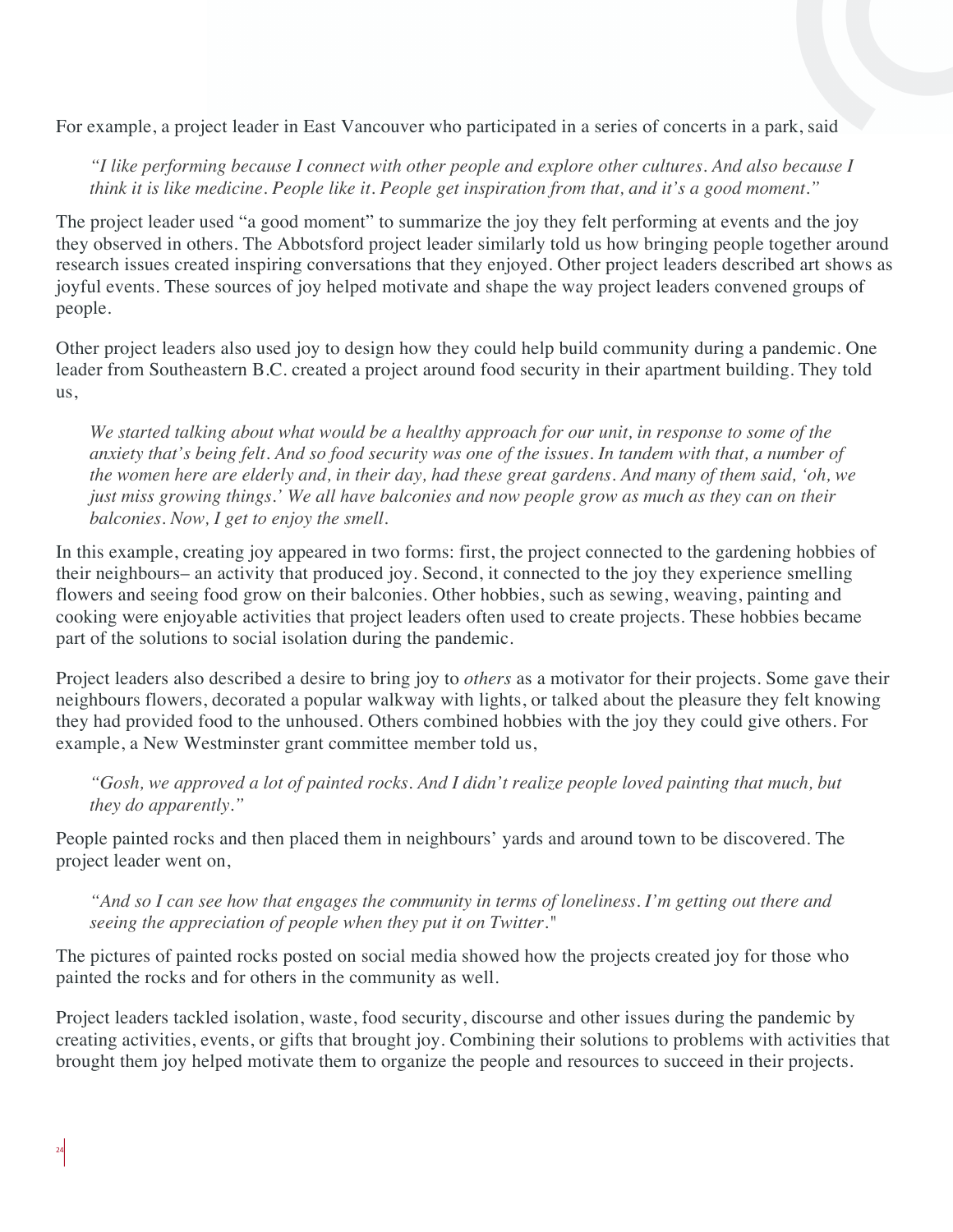## **Leverage Existing Skills**

As mentioned in the social capital section, many interview participants already participated and organized events or activities in their communities. They hosted shows as artists, supported youth programs or coordinated projects for work and already had the skills and agency to make things happen in their communities. The \$500 small grant was just enough to increase their capacity and motivate them to host events or share kindness in their communities.

During our interviews, musicians and artists told us they already knew how to organize events. One from Vancouver even outlined some of the logistics required in a previous event they hosted.

*"Every time is different but, for example, there was one that we did at UBC with a friend of mine that- he's an art teacher. He got the place and then I went and organized the place. And another friend that*  was *helping me. She brought all her art. Another friend helped me with the sound. And he helped me with the signs, and we put up different things for people to paint in the venue. And then just organizing. Like telling different people like, okay, you go from eight to nine and from nine to ten, please. And like that."*

Project leaders already knew how to bring people together, and schedule, find, and fill space. The NSG activated these skills for new projects.

Many project leaders used their previously acquired skills to organize events and leveraged the \$500 small grant to access different speakers. For example, the project leader in Abbotsford had organized TedX style events before and used the Neighbourhood Small Grants to pay speakers. Others used the funds to connect teachers with different communities. For example, one participant in Southern B.C. told us,

*"I didn't realize that the Vancouver Foundation funded smaller communities to do things. And when I found that out, I was encouraged by a friend to try applying. So I asked the local dance teacher if that would be something that they would be interested in going and performing. And then I applied. And I got the grant. And so I did it mostly for the seniors in the seniors' homes and asked a local dance teacher to use the funds to pay for professional teachers to train a group together."* 

Another paid for a yoga instructor to create online classes to get people moving and laughing in New Westminster. Other project leaders used the funds to pay experts to teach cooking or sewing and share skills they did not have. Based on these examples, project leaders already knew how to bring people together, and the small grant helped them access other experts and skills in their communities.

Most leveraged the grant to make events bigger and better than they could afford to do independently. When project leaders already knew how to invite performers, organize vendors and create events, they leveraged the funds to increase the possibilities. For example, an organizer in Newton, said

*"I've thrown six block parties in my low-income housing. We have 140 children who live here that hardly see or do anything outside of this complex. And so I've brought live music, a fresh cotton candy machine, stilts and just tons of fun and art supplies and got people together from different cultures that don't always talk to each other here."*

The project leader brought in entertainers and resources to the people in ways that would not have been possible without the funds.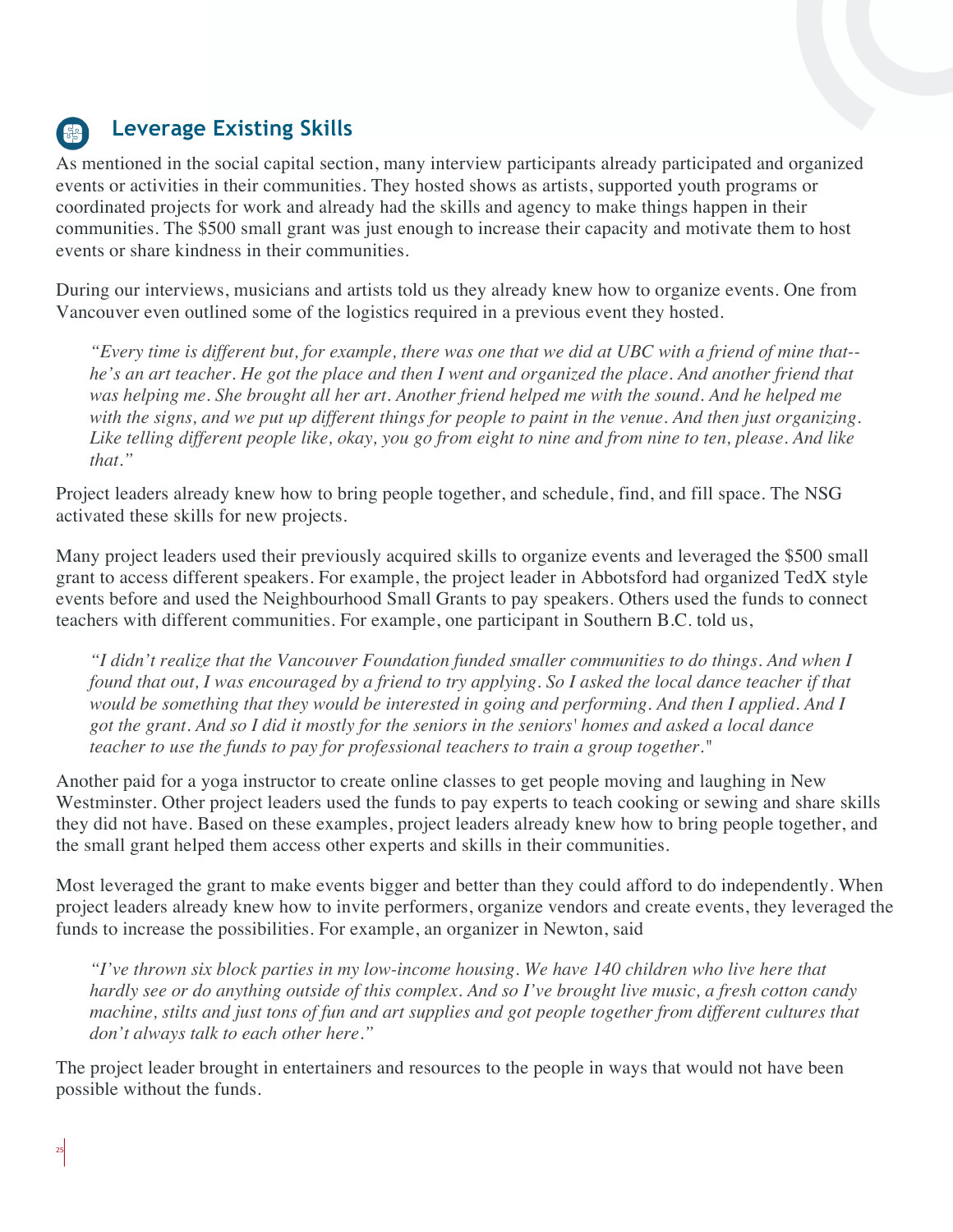Some used the NSG funds to share their own skills and capacities with others. For example, one project leader in Kerrisdale told us they use the grant each year to share different food recipes. They use the funds to buy ingredients and supplies for those who attend. Similarly, the weaver bought supplies for her participants. They said:

*"I had been doing some free little weaving classes, little kind of tidbits. I thought if I can reach a greater audience and then be able to be compensated for my time and have it more focused and create this sort of session around it, then why not. That was kind of the impetus to just step up what I was already kind of thinking about doing."* 

The grants were an impetus– a motivator– that made the effort more accessible and worthwhile. In all these examples, the funds made it easier to afford the supplies so people could engage in an activity together and take home what they made.

Project leaders activated skills they developed elsewhere and used the grant to reduce the financial barrier of putting on events by compensating their own or others' time and supplies. As the final attribute, leveraging skills and the grant funds extends project leaders' capacity a little further and helps them turn ideas into action. The \$500 was a catalyst that helped them succeed in their events. The importance of these funds in gaining access to experts, performers, and supplies cannot be overlooked when thinking about civic engagement and community change.

#### **Encouraged to Try**

During interviews, Neighbourhood Small Grant project leaders described how they embraced an attitude that welcomed organizing new activities. Many called the grants "an opportunity" or a chance to try something. Others saw the pandemic as an opportunity to embrace a new challenge or experiment with bringing people together in new ways. Encouragement to try was an attitude that permeated their motivation to participate and encouraged others to help with their projects.

External encouragement to try was often a project leaders' entry into the NSG. More than one project leader told us they decided to apply for their first Neighbourhood Small Grant because a friend encouraged them to try it. For example, a musician applied because a friend recommended it as a means of getting paid for playing their music. Another interview participant told us they were part of an issue-based Facebook group. After sharing an idea with the group, they were virtually approached by a community grant coordinator and encouraged to apply. Others had joined previous projects as participants and were then encouraged by friends or acquaintances to try for their own project. Most of these first-time applicants received a little encouragement to try and do something new that led to their participation.

Some project leaders were simply open to challenging themselves to try something new. For example, one project leader in Southeastern B.C., who taught weaving classes and learned about the program through Instagram told us,

*"I hadn't heard of it before...When this grant opportunity came up, I was like, 'Okay, I don't think I can do what I usually do.' I'm going to have to simplify and find a way to share the thing that I love. It's quite accessible, but in a way that we could just kind of share over screen time. It was really neat to challenge my own skillset to be able to make it accessible for people in their own homes."*

While the grant helped them share their craft, their openness to new challenges motivated them to apply and complete their project.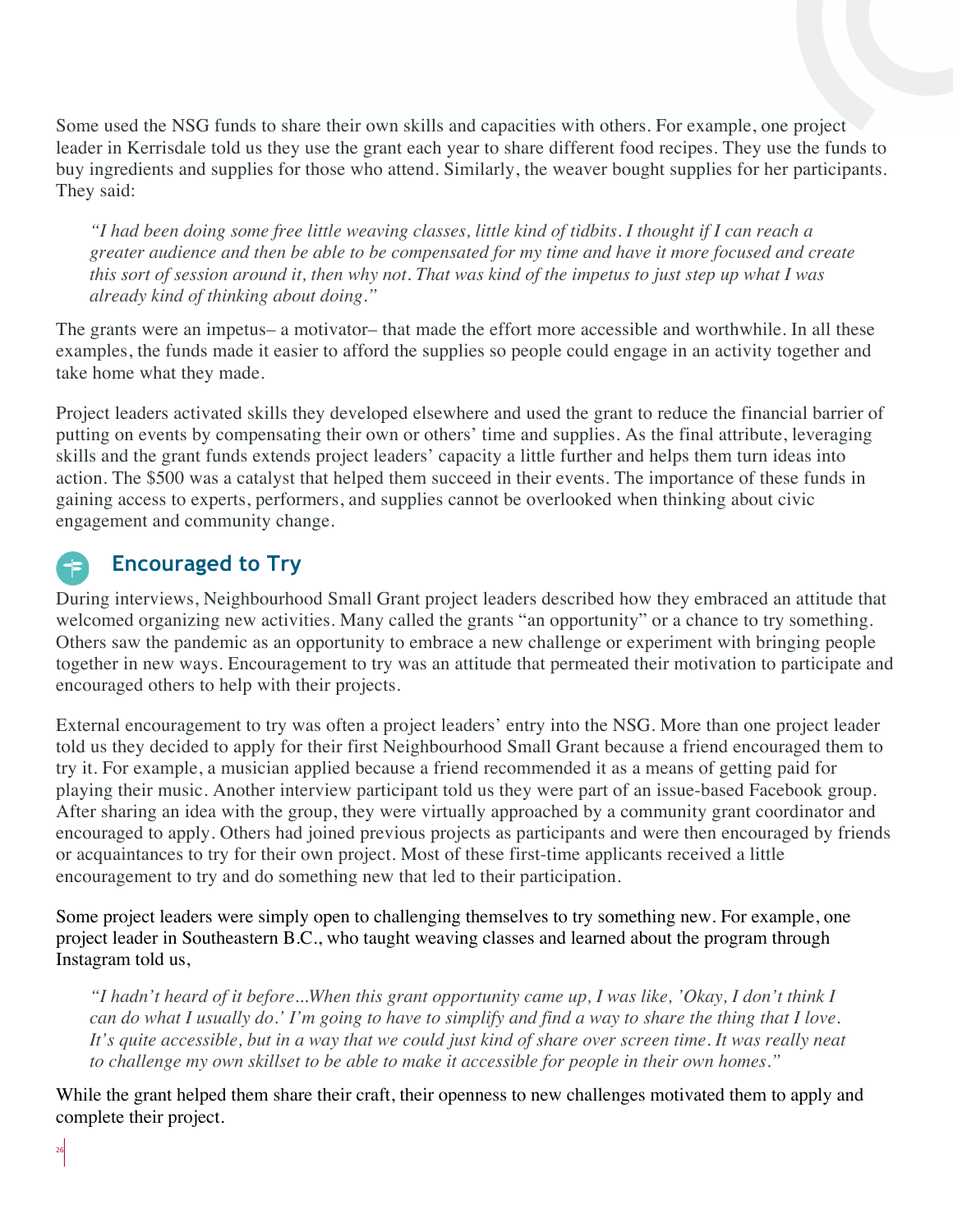In 2020, many of the project leaders we interviewed told us the shift to online events during the pandemic was the new thing they were open to trying. During their projects, they encouraged themselves and others to embrace the new medium and their mistakes. For example, one leader in Vancouver described,

*"When I was designing my program, I decided I would offer cooking lessons. And so I specifically was going to do them on Zoom. In the workshop description let people know that I was really new at this platform. And that we were going to try and figure out how to do this together. Thankfully the first session only had four participants. I was initially disappointed, but it was okay because I was able to personally connect with each of the participants and get some feedback from them about how to do future workshops."*

Not only was this project leader open to trying Zoom, but they created a space where people could try together and then sought to learn and improve the experience. They displayed an attitude that was open to new things, imperfections and learning.

Finally, project leaders also actively encouraged others to try something new. For example, one leader in Burnaby shifted an in-person to online art show and told the following story:

*"One of the artists was elderly– very scared of technology. And many times throughout the process she said, 'I don't think I can do it. I want to pull out.' And I said, 'okay, I am going to let you, like, if you don't want to, I'm not going to push you, but can we just talk for a little bit.' And we talked and I was just telling her, 'I am just trying to keep you in because I think it's so important for older people to see that it's not intimidating. And that you could break these barriers by doing art. And that's what you want to show. You want to show them your art and the love you have for doing art and how art has been so good for you during this time of the pandemic'… So then she got convinced and then she did it. So her husband actually made a little stand with wheels for her iPad. And then she will roll the iPad around to show people her artwork in her studio. And that was so amazing."*

Project leaders embraced new challenges and spent time encouraging others to try something new as well. They spent time guiding participants through new processes in ways that encouraged participation and an attitude that embraced new things.

An openness to try, fail, learn and complete a project was an attribute shared among project leaders. This attitude was activated and demonstrated throughout their Neighbourhood Small Grants participation. It supported their motivation to tackle issues in ways that used their skills, their capacities and the production of joy through their events.

#### **Outcomes**

The project leaders we talked to often named personal outcomes from their projects that motivate them to be involved in the future. While we can't say for certain that their experiences represent all project leaders, their similarities suggest particular outcomes that create motivation. In particular, our interview participants pointed out their growth in confidence and the positive feedback they received.

While project leaders already had skills that supported their projects, they named an increase in confidence as a positive personal outcome. For example, a project leader in Kitsilano told us,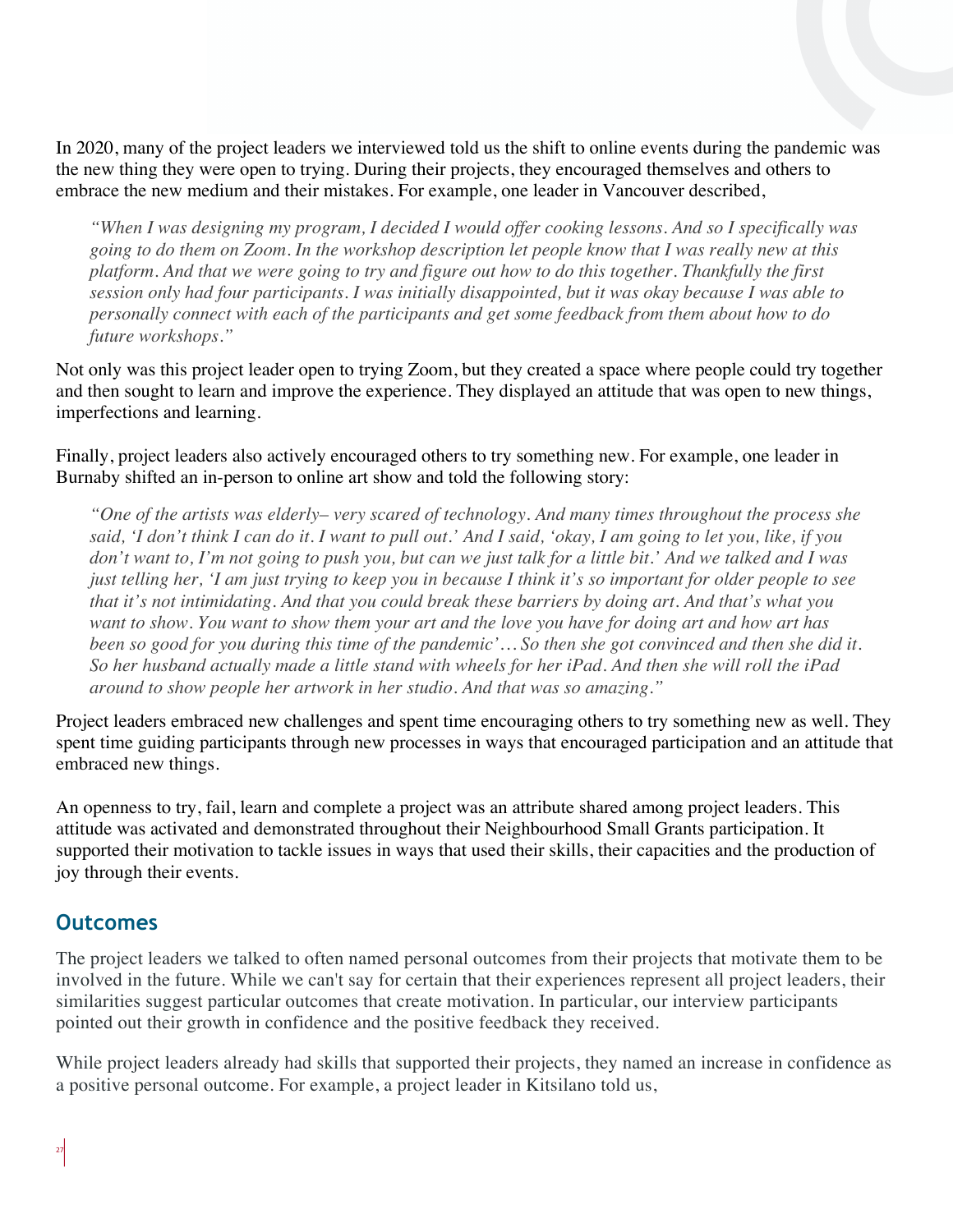*"I think [the grants] inspire people and it gives them this chance to be a citizen, again, an active citizen, and contribute to their community. It's amazing, and it's great and it gives, in my case, it gave me the confidence that this work is important. This work is needed. And the desire to pursue it. And it's a power to connect people."*

Others also talked about feeling more confident after their projects. Confidence and continued desire to connect people seemed to help fuel project leaders' motivation to continue creating change in their communities.

Many project leaders also talked about the positive feedback from neighbours and participants as an outcome they valued. For example, the project leader in Burnaby talked about the compliments they received.

*"The emails that we've been getting and everybody just emailing me and saying, 'you're amazing. I can't believe that you actually did this in these times.' And how much, like, joy has provided them for these two weeks and how much energy. I'm re-energized. I never thought I was going to feel this way right now."*

Another project leader said they received phone calls expressing thanks from neighbours, even though they had no idea how their neighbours had gotten their phone number. The feedback was so positive she told us she would do it again with her own money. These project leaders and others gained energy from the positive comments and gratitude, which seemed to help motivate them to do the same project again or try something new.

Those who were already very involved in their communities also provided evidence for how confidence and positive feedback can encourage growing participation over time. The project leader in Kitsilano shared that each activity they do is part of:

*"Building the foundation. Because trust is built over time. It's not, you know, we did this project and everyone is best friends. But at least it allowed us to build upon. And later on in the summer we had our summer barbeque, socially distanced, as part of the Open Table B.C. And more people showed up and they commented how great the challenge was and how much fun they had… And for myself, it just gave more reinforcement, positive reinforcement, and confidence that this work is needed and this is important."*

Others told us, with pride, how many people came to know their name over time. Another project leader shared that they had received an award from the city after being so involved. The growth in social connection and recognition provided positive encouragement to do more things and get more involved.

Experiences within and beyond the NSG program showed how personal outcomes are part of project leaders' ongoing motivation. The NSG Sweet Spot may have catalyzed project leaders to succeed in their projects, but the growth of confidence and positive feedback project leaders felt doing projects motivated them towards their next project. These attributes and outcomes may help identify the elements individuals and organizations can support in order to encourage people to lead change in their communities.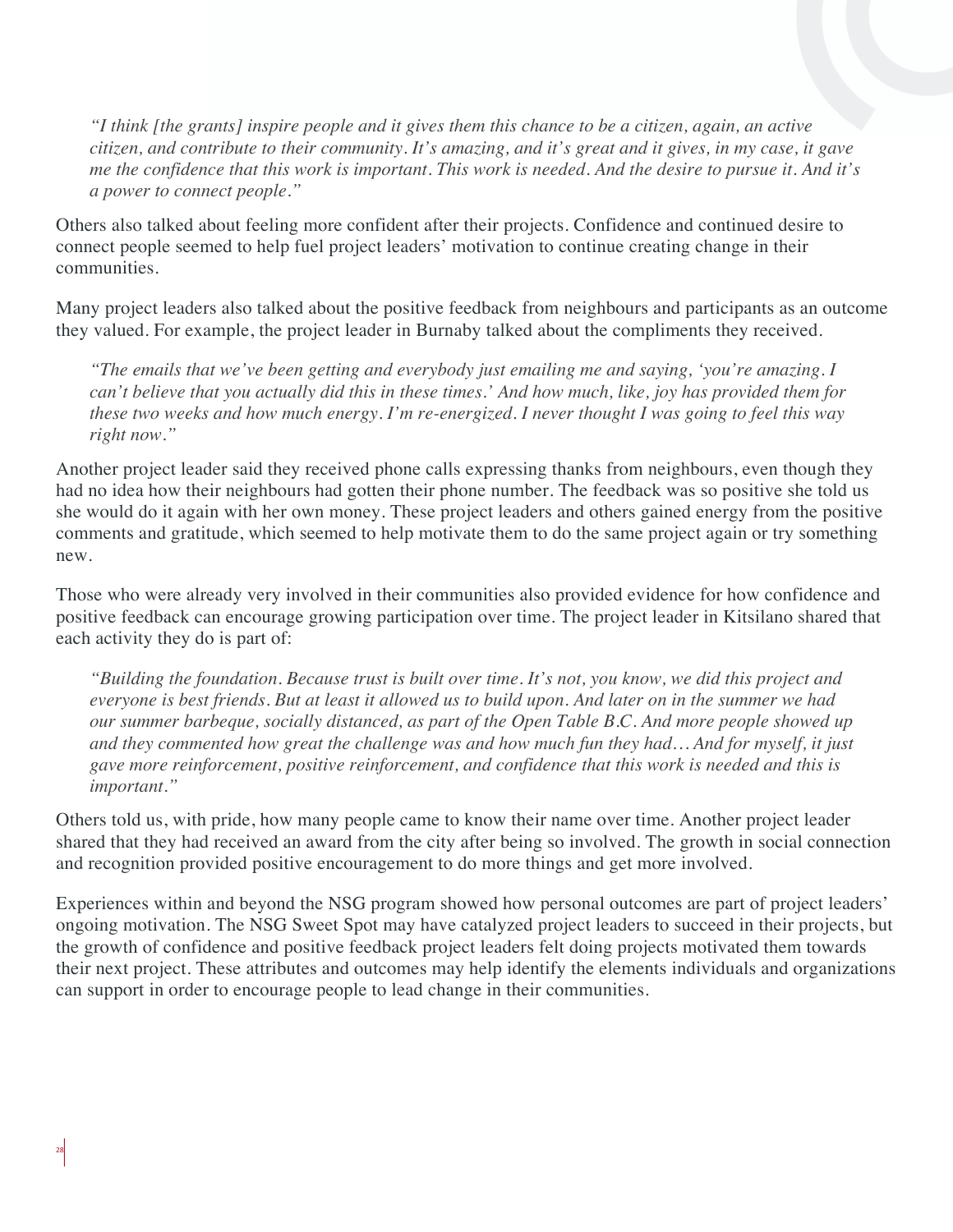## **CONCLUSION**

*"What has it taught me? Even during COVID times we can still have fun. People like to be included. People like to have a sense of community. People like to brag about their sense of community that they have."*

## **The Six Principles Are Active**

Throughout our interviews, we heard stories that reminded us the six Neighbourhood Grant Principles are active in the project leaders' activities and attitudes. Even though we didn't specifically evaluate these principles, we heard how assets were activated and increased by the program through small actions. We also heard how small local conversations created belonging and sharing new skills increased social capital. Inclusion was a value that project leaders used to connect their projects to democracy. Project leaders also believed in bringing people together through events and activities to spark their own and others' joy. We are confident in and inspired by the project leaders and these six principles for small community actions.

## **Good for Communities; Good for Democracy**

There is often a correlational relationship between a commitment to democratic engagement and participation in local community projects. Yet less is known about whether participation causes democratic commitment or if democratic commitment causes participation. Unfortunately, our findings did not show causation either, but they do demonstrate why NSG is a fantastic program for community-building and our democracy.

The grants activate a particular segment of the population who want to use their assets to address the issues they see. It creates positive feedback for these organizers that inspires them to return to the project or create other opportunities. The project leaders activate social capital in ways that create new opportunities for others. They also tend to trust and participate in our democracy more than the average person. Any program that increases their capacity to bring others together is a benefit to all.

On its own, social capital is an essential part of building community trust, relationships and actions. The results of our evaluation support the findings of the Vancouver Foundation's NSG annual report, which notes the importance of these efforts and their positive outcomes for communities and neighbourhoods. The positive feelings produced also align with the need to engage with each other in non-political activities to continue strengthening shared beliefs in democratic values.

## **Framework for Organizers**

The Neighbourhood Small Grant Sweet Spot may provide a helpful framework for grassroots organizers. Identifying issues people care about, creating joy, using their already-existing skills and leveraging opportunities to grow capacity, as well as fostering a willingness to try, are all key characteristics among the project leaders we interviewed. While further research would be needed to confirm what we heard in the interviews, the sweet spot suggests attributes to look for and organize around in order to activate individuals in different communities.